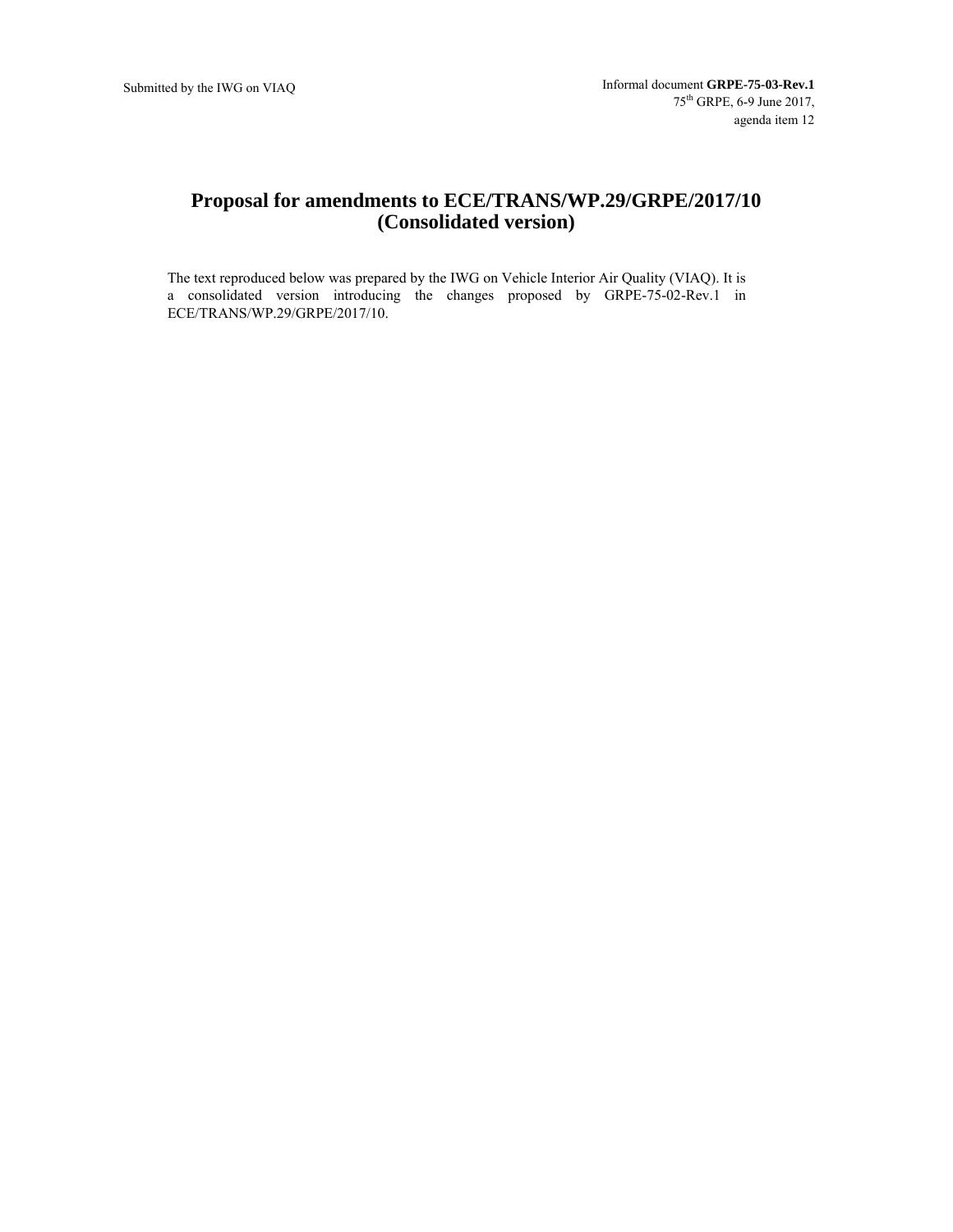# **Draft Mutual Resolution No. 3 (M.R.3) of the 1958 and the 1998 Agreements concerning Vehicle Interior Air Quality (VIAQ)**

## **I. Statement of technical rationale and justification**

### **A. Introduction**

1. A variety of materials are being used for the construction of the interiors of vehicles. The materials used in the manufacturing of the vehicle include plastics, adhesives, cleaning products, plasticizers, paint, sealers, lubrication compounds, and many others.

2. Various kinds of chemical substances may be emitted from the interior materials inside the vehicle cabin. Some of the chemical substances may contain components, such as Volatile Organic Compounds (VOCs) including carbonyls like the aldehydes, some of them are not harmful to the human body, but some of them are known to cause various health issues. The amount of chemical substances emitted from interior materials may be particularly high, especially during the early stages of vehicle life.

3. Health effects vary depending on the individual driver and passenger's health and physical condition as well as exposure time and concentration of chemical substances. This Mutual Resolution supports the effort to insure that levels of these chemical substances are measured under real exposure conditions.

4. Many countries throughout the world have already introduced standards concerning vehicle interior air quality. Several countries have established regulations or guidelines regarding emissions from interior materials. Although these test procedures are very similar, there are many differences in test conditions.

5. This Mutual Resolution outlines the provisions and harmonized test procedure for the measurement of interior emissions, taking into account existing standards. It will encourage the reduced use of materials, and chemicals that can be harmful to humans. It also encourages the increased use of emission-friendly materials, improving the air quality inside the passenger cabin.

6. Experts also have an interest in global harmonization since it offers more efficient development, adaptation to technical progress, and potential collaboration. It also facilitates the exchange of information between interested parties.

7. The regulatory stringency of legislation is expected to be different from region to region for the foreseeable future, due to the different levels of development, different regional cultures, and the costs associated with interior emission control technology. Therefore, the setting of interior emission limit values is not part of this recommendation.

### **B. Procedural background**

8. At their November 2014 sessions, the World Forum for Harmonization of Vehicle Regulations (WP.29) and the Executive Committee of the 1998 Agreement (AC.3) endorsed the proposed action plan to, in a first stage, collect information, review existing standards and develop recommendations. AC.3 noted the several aspects linked to VIAQ including safety matters (ECE/TRANS/WP.29/1112, para. 133).

9. The Informal Working Group (IWG) on VIAQ under the Working Party on Pollution and Energy (GRPE) reported the new recommendation of vehicle interior air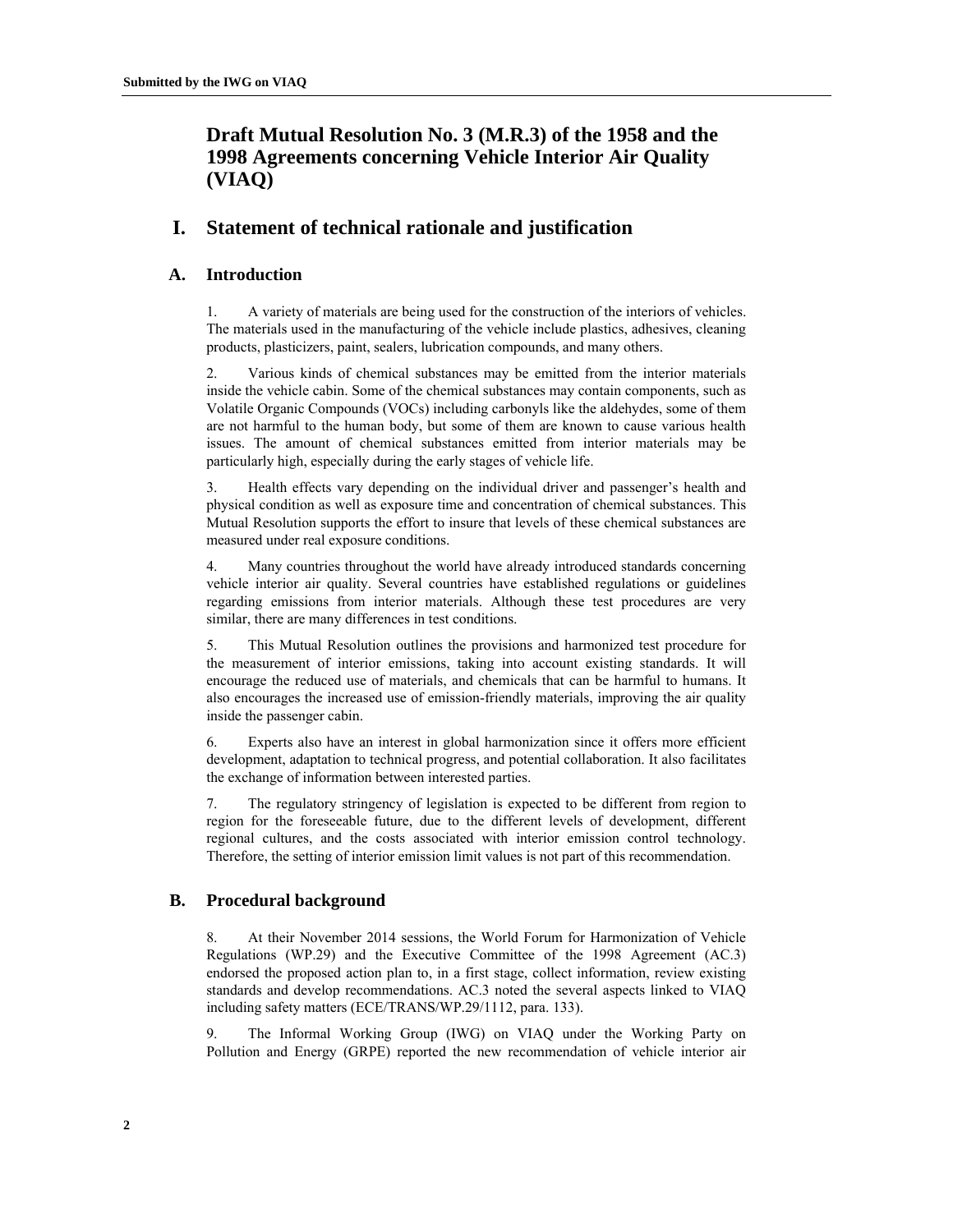quality that focuses on the interior air emissions generated from interior materials, in a first stage.

10. The new Mutual Resolution (M.R.3) is providing the provisions and harmonized test procedure for the measurement of interior air emissions, taking into account existing standards.

### **C. Existing regulations and standards**

11. Many countries throughout the world have already introduced standards concerning vehicle interior air quality. Several countries have established regulations or guidelines regarding emissions from interior materials. Although these test procedures are very similar, there are many differences in test conditions.

12. Experts also have an interest in global harmonization since it offers more efficient development, adaptation to technical progress, and potential collaboration. It also facilitates the exchange of information between interested parties.

13. The VIAQ IWG conducted comprehensive studies for the existing individual contents regarding management of the interior air quality of vehicles. The bases of this harmonized set of recommendations are national standards from Republic of Korea, China, and the International Organization for Standardization (ISO), as well as Original Equipment Manufacturers (OEM) voluntary standards like Japan Automobile Manufacturers Association (JAMA) (JAMA Report No. 98).

- 14. Examples of existing regulations and standards:
	- (a) Republic of Korea

Automobile Management Act Article 33\_3, 18 December 2012 "Interior air quality management for newly produced vehicles".

Ministry of Land, Infrastructure and Transport Announcement No. 2007\_539, 5 June 2007 "The management standards of the interior air quality of new manufactured vehicles".

Korea established whole vehicle VIAQ requirements with the 2007 publication of "The management standards of the interior air quality of new manufactured vehicles". This notification outlines test procedures and emissions limits for specific VOCs, consideration of motor vehicle manufactures and sellers, and the release of VIAQ test results.

(b) China

HJ/T 400\_07 December 2007 "Determination of Volatile Organic Compounds and Carbonyl Com-pounds in Cabins of Vehicles".

GB/T 27630-2011 01 March 2012 "Guideline for air quality assessment of Passenger car".

In China's standard, the Ministry of Environmental Protection and State Administration of Quality Supervision, Inspection and Quarantine, prescribed different concentration limits for eight VOCs, and is currently under revision to become a mandatory national standard.

(c) Russian Federation

GOST R 51206 "Interior air of road vehicles –Pollution content in the interior of driver cab and passenger compartment Technical requirements and test methods".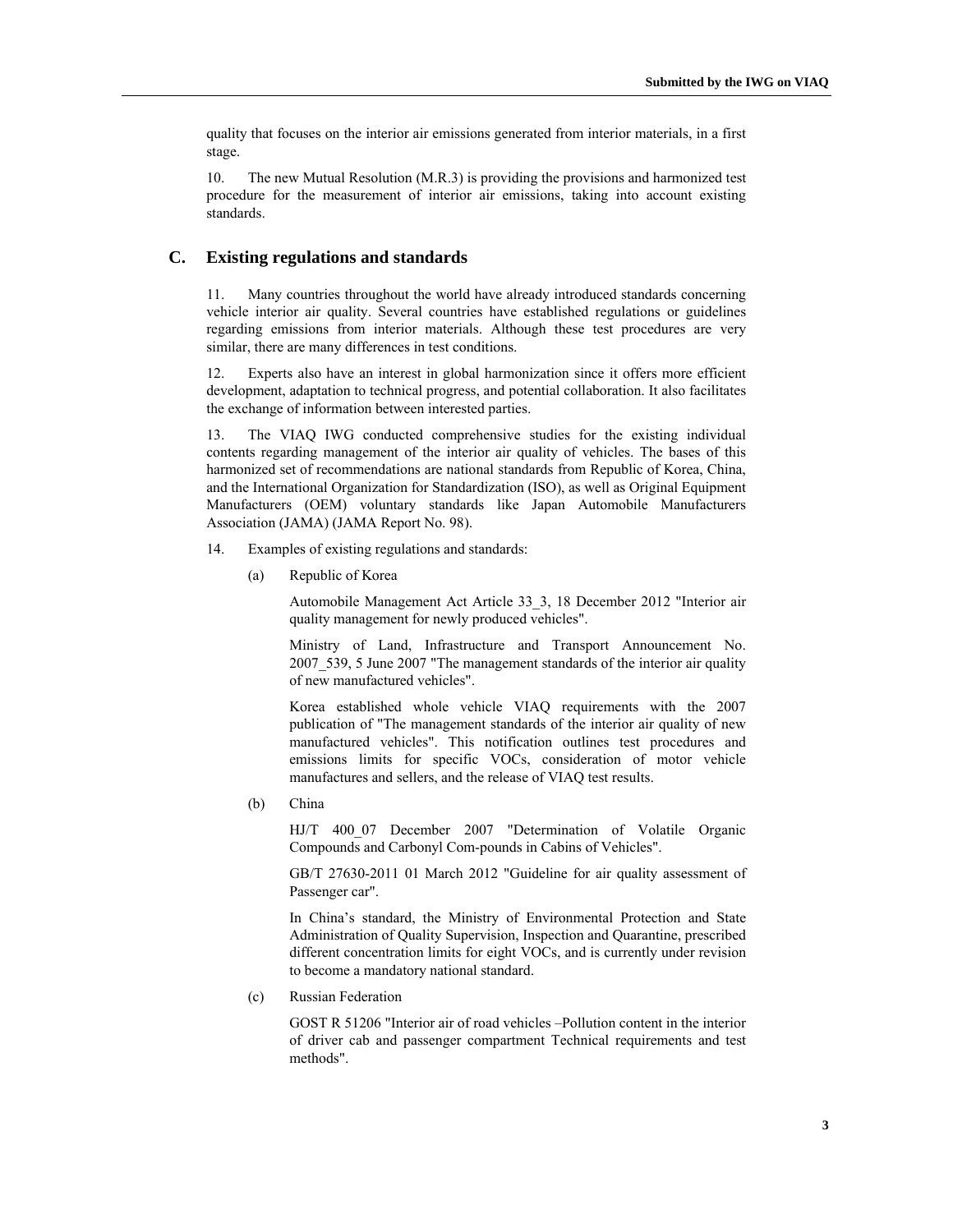In the Russian Federation, test methods and regulations have focused on VOC emissions from vehicle exhaust gases that can enter the vehicle interior air during driving. The national standard GOST R 51206 was developed in 2004 to set limits for combustion gases and certain VOCs.

The expert from the Russian Federation stated that the work should not only focus on the interior air emissions generated from interior materials but also on the air pollutants entering the vehicle together with the intake air from outside. GRPE considered the inclusion in the scope of interior air pollutants from the outside air as a possible extension of the mandate at a later stage (ECE/TRANS/WP.29/GRPE/71).

(d) ISO Standards

ISO 12219\_1:2011 "Interior air of road vehicles - Part 1: Whole vehicle test chamber – Specification and method for the determination of volatile organic compounds in cabin interiors".

The ISO Group TC22/TC146 SC6 JWG13 harmonized the vehicle interior air test method based on existing Korean, German Association of the Automotive Industry (VDA) and JAMA testing methods. The ISO 12219-1 testing method is adjusted VOC exposure in common user conditions: when sitting in a vehicle, ambient mode, when entering the vehicle after parking in the sun, parking mode and during driving, driving mode.

The JAMA voluntary standard was adopted to ISO 12219-1 standard in 2013.

### **D. Technical rationale and justification**

15. This section introduces the main working items discussed and the technical rationale for developing a harmonized test procedure for the measurement of interior air emissions emitted from interior materials.

16. The concentration of VOC in the vehicle cabin air can easily be different depending on temperature, humidity, pressure, sunlight, vehicle storage conditions, vehicle age, etc. Therefore, it is important to standardize the test procedures to ensure valid results.

#### **1. Vehicle category**

17. Vehicle category was discussed very intensively. The review of existing standards showed differences. Some only covered small passenger vehicles, other even included buses.

18. It was generally agreed to include passenger vehicles. However, light duty trucks, which are used as passenger vehicles should be included. It was furthermore agreed to exclude busses used for public transport and trucks used only for transport of goods. Vehicle category 1-1 of UNECE (1998 Agreement) TRANS/WP.29/1045 would be used as defined in the Special Resolution No. 1. Although Vehicle category 1-1 is primarily passenger vehicles, it can be extended to other vehicle categories in order to align with their domestic classification due to the different classifications of vehicle categories from region to region.

#### **2. New vehicle**

19. The vehicle tested is intended to be a new vehicle from serial production. A new vehicle is directly transported from the production line to the testing lab. The test vehicle shall be driven less than 80 km of driving, i.e. less than 80 km on the vehicle odometer.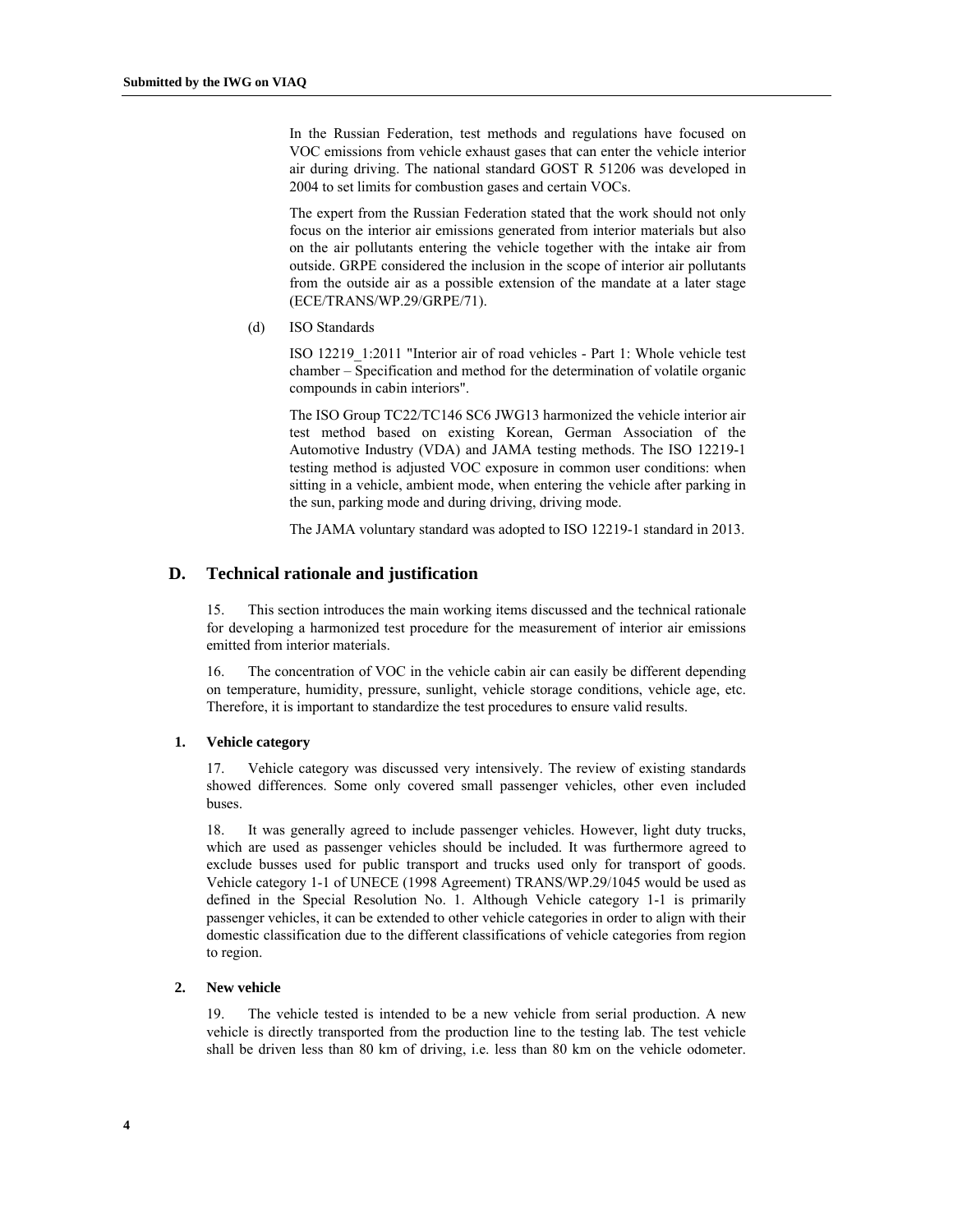Shipping the vehicle is allowed. Used vehicles, prototypes, or developed test vehicles are not included, because these vehicles are likely to be constructed with non-reprehensive materials and components or contaminated during their use phase by non-original materials, users, and use conditions.

#### **3. Vehicle test age**

20. The ideal condition for the test vehicle would be to measure on the production date, since the amount of chemical substances is particularly high in the early stage of vehicle life. The material emission rate and interior concentrations of substances decrease over time. The sooner the measurement is taken, the higher the concentration results. However, it is very difficult for the customer, or laboratory person to get the new vehicle on the production date, the concentration rapidly decreases during that time, and it will cause a big deviation of test results.

21. The test age of a vehicle should be close to the age of the vehicle at hand over to the customer. Existing standards therefore define an average time of approximately one month. Variations can be high, to create reproducible results it was decided to adapt to existing definitions, taking  $28 \pm 5$  days as the vehicle test age range.

#### **4. Test mode**

22. In order to get reproducible and comparable results it was decided to create a test method, which is done in a highly defined environment. This can only be achieved inside a laboratory. Thus, real driving test in varying outside conditions is not possible. Typical laboratory methods used today to measure interior air quality are Ambient, Parking and Driving modes.

#### **5. Ambient mode**

23. Ambient mode simulates vehicles parked in the garage overnight using ambient conditions at standard ambient conditions of 21  $^{\circ}$ C to 27  $^{\circ}$ C with no air exchange. There were different opinions on test temperature for ambient mode. The expert of Korea presented the test results between 23 °C and 25 °C, which were no significant deviation between these temperatures. Test temperature of the ambient mode was set up "23.0 °C - 25.0  $\degree$ C as close as possible to 25.0  $\degree$ C" taking into account the technical point.

24. It was shown that a soak time of  $16 \pm 1$  h is sufficient to bring all vehicle parts to the temperature of the ambient mode. Shorter soak times would give deviation in measurement results, long soak times would lead to longer working hours and less test capacity in the laboratory and therefore higher costs.

#### **6. Parking mode**

25. Parking mode simulates vehicles parked outside in the sunlight at elevated temperatures using a fixed radiation heat.

26. Heating the vehicle to a constant temperature would not consider the difference between good and bad insulated vehicles. Therefore applying a constant solar load better represents a real parking situation. It was analysed that a solar load of 400  $\pm$  50 W/m<sup>2</sup> reflects best a worldwide average. A soak time of 4 h has been shown to be sufficient to reach a constant interior air temperature. The emissions of Formaldehyde are measured in parking mode as a marker for emissions at elevated temperatures.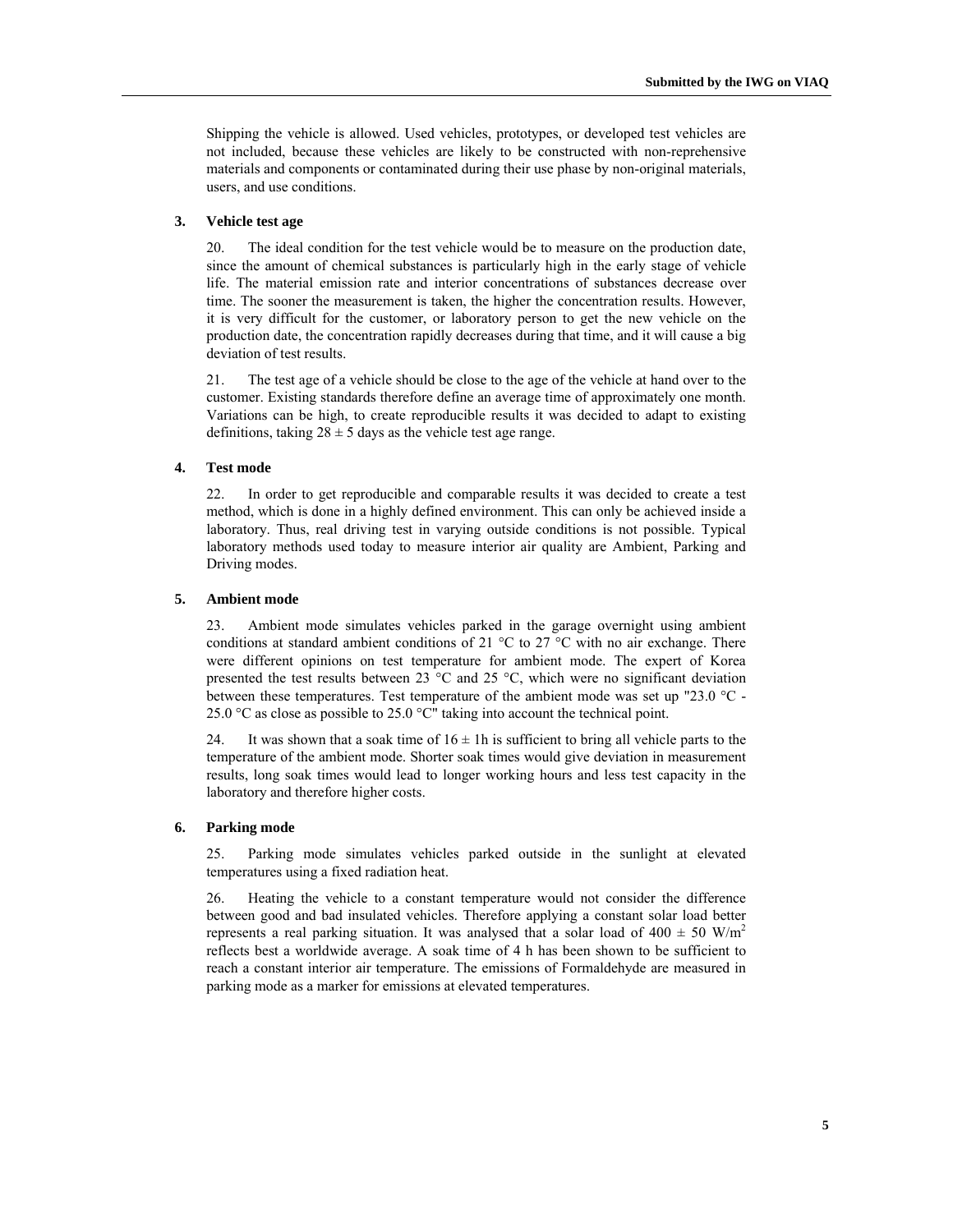#### **7. Driving mode**

27. Driving mode simulates driving under a parked idling condition after the vehicle has been parked in the sun. The mode starts at an elevated temperature with climate control system on. The concentrations measured in the driving mode are close to the concentration customers are facing when driving in a vehicle. Of all test modes these concentration are best suited to be taken for toxicological exposure evaluation.

#### **8. Substances to be measured**

28. There are multiple substances emitted from the new vehicle interior materials. The most relevant substances based on the groups knowledge and the current standards were considered Formaldehyde, Acetaldehyde, Benzene, Toluene, Xylene, Ethylbenzene, Styrene, and Acrolein.

29. However, due to the different levels of development, different regional cultures, and the costs associated with interior emission control technology, the regulatory stringency is expected to be different from region to region for the foreseeable future. The setting of interior emission limit values, therefore, is not part of this recommendation for the time being. These substances limit values will be set by Contracting Parties depending on their situation.

#### **9. Transportation and storage conditions**

30. The VIAQ test is easily affected by test environment, such as transportation conditions, storage conditions, temperature, humidity, and cabin ventilation. In new vehicles, the concentration of substances is gradually decreased over time. Therefore, it is important to set the conditions to reduce the flexibilities in the test procedures. The vehicle has to be taken out of transportation mode and needs to be switched into customer mode prior to testing.

31. The base condition of the vehicle should be, closed doors and windows, and Heating, Ventilation and Air Conditioning (HVAC) system in recirculation mode to avoid contamination from outside pollutants. Therefore, test vehicles should be kept in the original status as close as possible. In addition, due to weather conditions, especially during the summer and winter, it will be recommended to keep exposure to sun limited and follow the normal production storage process.

32. Storage conditions in the plant or factory site before transportation are difficult to control. Therefore, storage conditions in the plant were not included in this test procedure, but should follow the normal production process.

#### **10. Repeated measurements**

To establish quality control it is recommended to measure several vehicles and take multiple air samples of one vehicle for one result. It could be shown that vehicle measures according to this method do not differ much. Therefore, it was decided because of cost reasons that measuring one vehicle and taking just one sample of VOC and one sample of Aldehydes are sufficient for one result. However, general quality measures must not be neglected and should be periodically assessed.

#### **11. Vehicle families**

34. Out of cost perspective it is recommended to group vehicles with similar vehicle interiors in vehicle families and measure only the worst case vehicle. The vehicles with dark exterior and interior colour should have the highest heat impact and therefore the highest emissions. Furthermore, worst case vehicles should be equipped with highest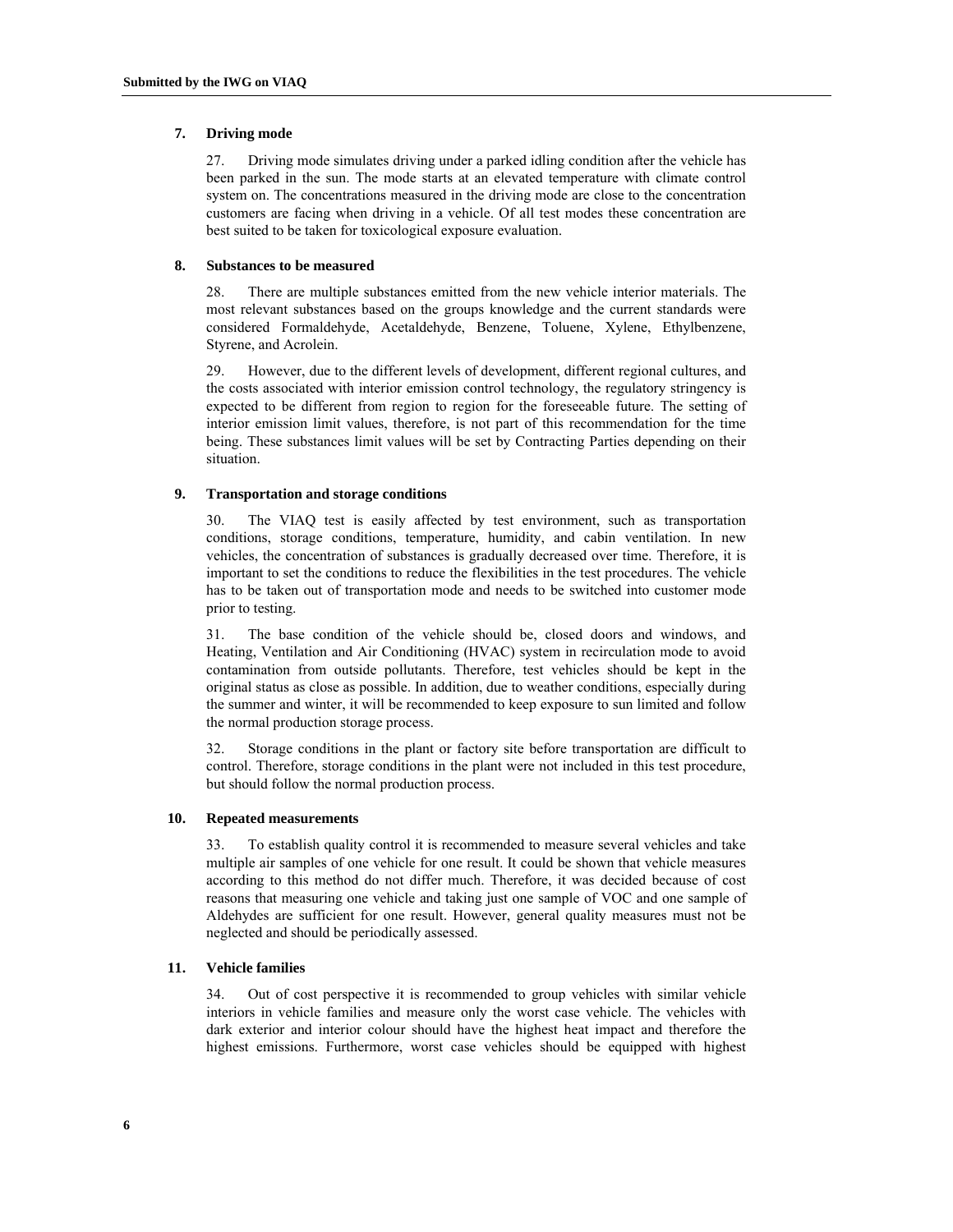amount of interior extras like sunroof, active seats, climate system, etc. Outside compartment parts like engines, tyres, batteries etc. will not have an impact on indoor air emissions and can be neglected in worst vehicle concepts.

### **E. Technical feasibility, anticipated costs and benefits**

35. This Mutual Resolution has been developed by drawing on the experience of many stakeholders, including regulatory authorities, vehicle manufacturers and technical consultants. This Mutual Resolution has been designed to update and improve upon existing standards. The requirements are based on existing concepts in different contracting parties' present standards.

36. Since this Mutual Resolution is based on existing standards, Contracting Parties are invited to adopt the test procedure for the measurement of interior emissions. Ambient mode, parking mode, and driving mode would be subject to optional acceptance by Contracting Parties depending on their situations. Therefore, no economic or technical feasibility study was deemed necessary. When transposing this VIAQ recommendation into national standards, Contracting Parties are invited to consider the economic feasibility of the VIAQ recommendation within the context of their own country.

37. This Mutual Resolution does not hold regulatory status within Contracting Parties. Contracting Parties and manufactures refer to the VIAQ recommendation when used for the assessment on vehicle interior air quality with the technical prescriptions of their own standards or regulations.

38. The principal economic benefit of the VIAQ recommendation will be a reduction in the variety of tests for the same, or substantially similar, test requirements.

39. Depending on how different Contracting Parties implement this Mutual Resolution, there may be benefits to facilitate the trade of VIAQ management, with harmonized test requirements among the respective Contracting Parties. Encouraging the use of environmentally-friendly materials for the vehicle industry might be rationalized with the harmonized test requirements.

40. Safety benefits resulting from this Mutual Resolution depend on the permissible substance limit level in the national standards.

41. It is not possible to assess, at this moment, the total costs linked to this Mutual Resolution. However, the harmonization of the test procedure will reduce the global cost of VIAQ management in the countries which will apply the VIAQ recommendation through an administrative procedure.

42. Safety benefits are anticipated, but it is not yet possible to assess them in terms of the overall effect on human health.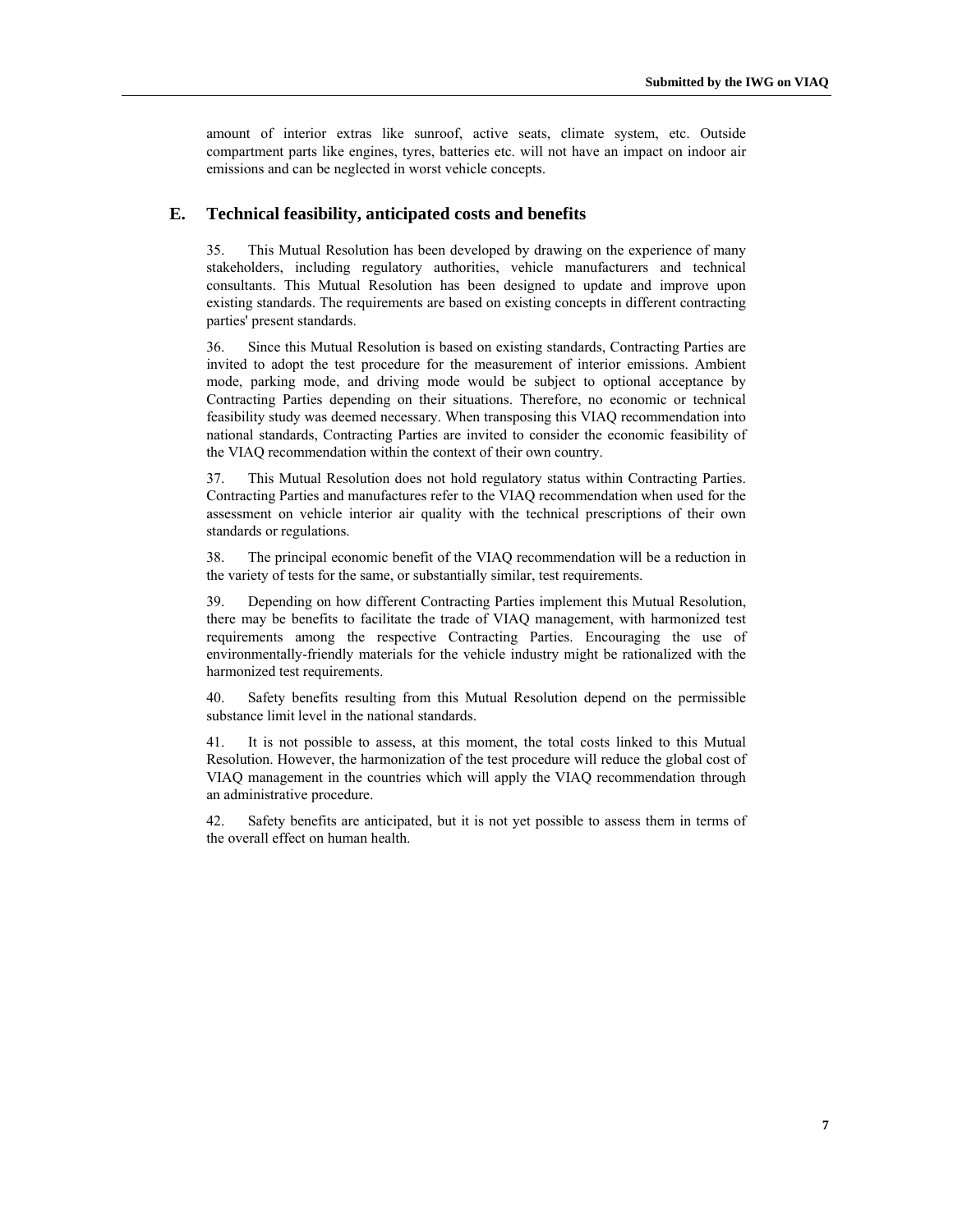## **II. Text of the Mutual Resolution**

## **1. Purpose**

This Mutual Resolution contains the provisions and harmonized test procedure for the measurement of interior air emission from interior materials, concerning the protection of passengers and driver from chemical emissions emitted from interior materials used for the construction of vehicles.

## **2. Scope and application**

This Mutual Resolution applies to category 1-1 vehicle, as defined in the Special Resolution No. 1.<sup>1</sup>

## **3. Definitions**

For the purpose of this recommendation, the following definitions apply:

- 3.1. "*Test vehicle*" means the new vehicle to be tested. The test age of the vehicles has to be  $28d \pm 5$  day after the production date;
- 3.2. "*Production date*" is the date a new vehicle leaves the production line;
- 3.3. "*Test substances*" means substances to be measured in air. Measured substances are Volatile Organic Compounds (VOCs) and the carbonyl compounds. VOCs range in volatility from n-C6 to n-C16 whose boiling point is in the range from (50 °C to 100 °C) to (240 °C to 260 °C). Carbonyl compounds include the aldehydes and ketones. In the test procedure the measured compounds are grouped by the term (VOC) and (carbonyl compounds) because each group currently requires two unique active sampling and analytical methods for measuring the test substances;
- 3.3.1. "Carbonyl compounds" means Formaldehyde, Acetaldehyde and Acrolein. Carbonyl compounds" are to be measured according to ISO 16000-3;
- 3.3.2. "VOCs" means Volatile Organic Compounds ranging in volatility from n-C6 to n-C16, e.g. Benzene, Toluene, Xylene, Ethylbenzene and Styrene. VOCs are to be measured according to ISO 16000-6;
- 3.3.3. "Alternative VOC Measurement Method" means a method that is proven equivalent to ISO 16000-3 or 16000-6. Two possible alternative methods could be an advancement to the current active sampling and desorption method 16000-6 or a direct sampling measurement method;
- 3.4. "*Background concentration*" means the test substance concentrations in the whole-vehicle test chamber when the test vehicle is inside;
- 3.5. "*Ambient mode*" refer to the mode in which sampling of substances in the interior air of a test vehicle under standardized ambient temperature conditions is performed, defined by 23.0-25.0 °C, as close as possible to 25.0  $\mathrm{^{\circ}C};$

 $\overline{a}$ 

<sup>&</sup>lt;sup>1</sup> ECE/TRANS/WP.29/1045, as amended by Amends. 1 and 2 (Special Resolution No. 1, www.unece.org/trans/main/wp29/wp29wgs/wp29gen/wp29resolutions.html)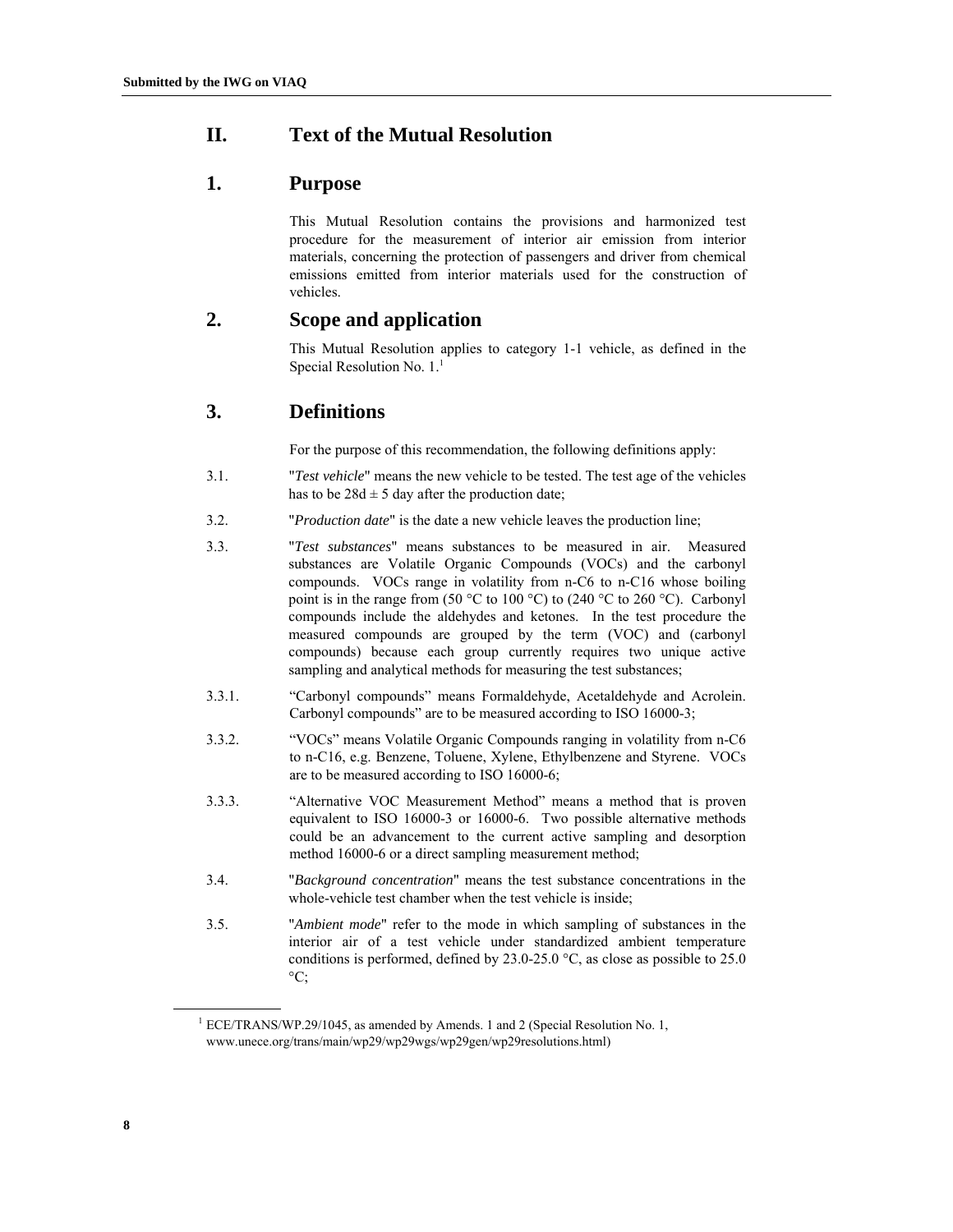- 3.6. "*Parking mode*" refer to the mode in which sampling of substances in the interior air of a test vehicle under elevated temperatures resulting from defined external heat radiation is performed;
- 3.7. "*Driving mode*" refer to the mode in which sampling of substances in the interior air of a test vehicle, under standardized conditions starting at elevated temperatures and with the engine on using air conditioning. Driving is simulated with an idle test procedure of a vehicle driven after being parked in the sun;
- 3.8. "*Breathing zone*" the semi-sphere area with 50 cm radius in front of the driver's face;
- 3.9. "*Sampling train*" means the apparatus to collect the air sample inside the test vehicle cabin from the breathing zone and to collect the air sample from in the whole vehicle test chamber, trapping the test substances in sorbent tubes under standardized conditions;
- 3.10. "*Category 1 vehicle*" means a power driven vehicle with four or more wheels designed and constructed primarily for the carriage of (a) person(s);
- 3.11. "*Category 1-1 vehicle*" means a category 1 vehicle comprising not more than eight seating positions in addition to the driver's seating position. A category 1-1 vehicle cannot have standing passengers.

## **4. Abbreviations**

### 4.1. General abbreviations

|      | <b>VIAO</b>                        | Vehicle Interior Air Quality                |
|------|------------------------------------|---------------------------------------------|
|      | GC-MS                              | Gas Chromatograph – Mass Spectrometry       |
|      | <b>HPLC</b>                        | High Performance Liquid Chromatograph       |
|      | DNPH                               | Dinitrophenylhydrazine                      |
|      | <b>VOCs</b>                        | Volatile Organic Compounds                  |
|      | <b>HVAC</b>                        | Heating, Ventilation and Air Conditioning   |
| 4.2. | Chemical symbols and abbreviations |                                             |
|      | CH <sub>2</sub> O                  | Formaldehyde [CAS#: 50-00-0]                |
|      | $C_2H_4O$                          | Acetaldehyde [CAS#: 75-07-0]                |
|      | $C_3H_4O$                          | Acrolein, Acrylic Aldehyde [CAS#: 107-02-8] |
|      | $C_6H_6$                           | Benzene [CAS#: 71-43-2]                     |
|      | $C_8H_{10}$                        | Ethyl benzene $[CAS#: 100-41-4]$            |
|      | $C_8H_8$                           | Styrene [CAS#: 100-42-5]                    |
|      | $C_7H_8$                           | Toluene [CAS#: 108-88-3]                    |
|      | $C_8H_{10}$                        | Xylene [CAS#: 1330-20-7]                    |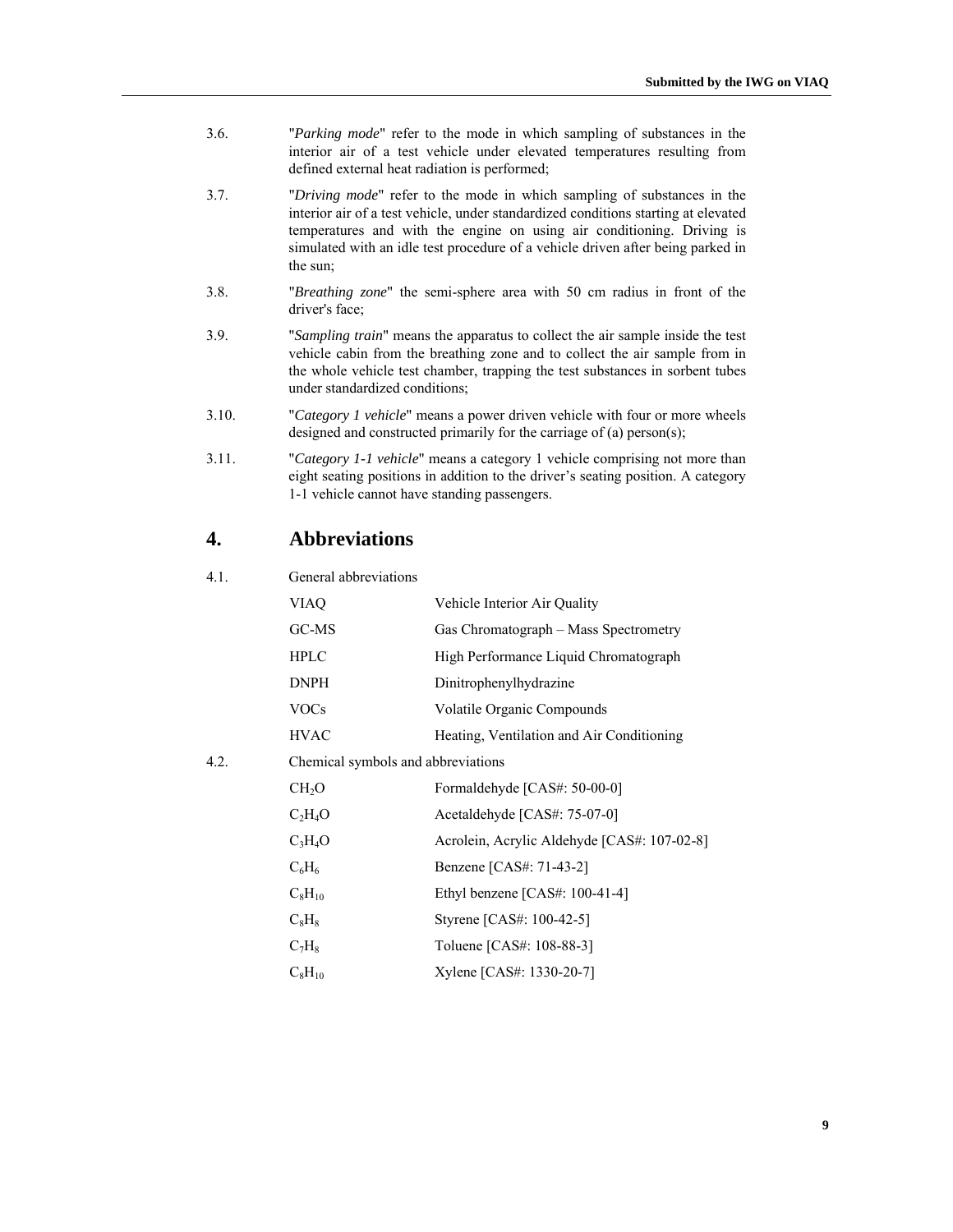## **5. General provisions**

- 5.1. When instructed to include this test procedure in national standards, Contracting Parties are invited to adopt this Mutual Resolution for the measurement of interior air emissions from interior materials.
- 5.2. This Mutual Resolution does not hold regulatory status within Contracting Parties. Contracting Parties refer to the VIAQ recommendation when used for the assessment on vehicle interior air quality with the technical prescriptions of their own standards or regulations.
- 5.3. There are several test methods available for assessing vehicle interior air quality this Mutaual Resolution takes into account these existing standards. There are three test modes, each with their own testing method. These test modes would be subject to optional acceptance by Contracting Parties depending on their situations. Contracting Parties may optionally decide to the test mode.
- 5.4. This Mutual Resolution will encourage the reduced use of materials, and chemicals that can be harmful to humans. It also encourages the increased use of environmentally-friendly materials, improving the environmental air quality inside the passenger cabin.
- 5.5. Substances to be measured are Formaldehyde, Acetaldehyde, Benzene, Toluene, Xylene, Ethylbenzene, Styrene, and Acrolein.
- 5.6. Due to the different levels of development, different regional cultures, and the costs associated with interior emission control technology, the regulatory stringency is expected to be different from region to region for the foreseeable future. The setting of interior emission limit values, therefore, is not part of this recommendation for the time being.

## **6. Normative references**

- 6.1. ISO 16000-3, Indoor air Part 3: Determination of formaldehyde and other carbonyl compounds in indoor air and test chamber air — Active sampling method.
- 6.2. ISO 16000-6:2011, Indoor air Part 6: Determination of volatile organic compounds in indoor and test chamber air by active sampling on Tenax TA® sorbent, thermal desorption and gas chromatography using Mass Spectrometry (MS) or Mass Spectrometry–Flame Ionization Detector (MS– FID).

## **7. Requirements for the test vehicle**

7.1. Test vehicles should only be new vehicles from serial production. Used vehicles are not included. The selection of vehicles should be based on a worst case interior to minimize testing cost. Vehicles with dark exterior and preferably black or dark interior colour are recommended for eleveated temperature modes. Furthermore grouping vehicles in families with similar interior emissions is also recommended. This approach can be based on summing up vehicles with the same interior line and similar interior volume.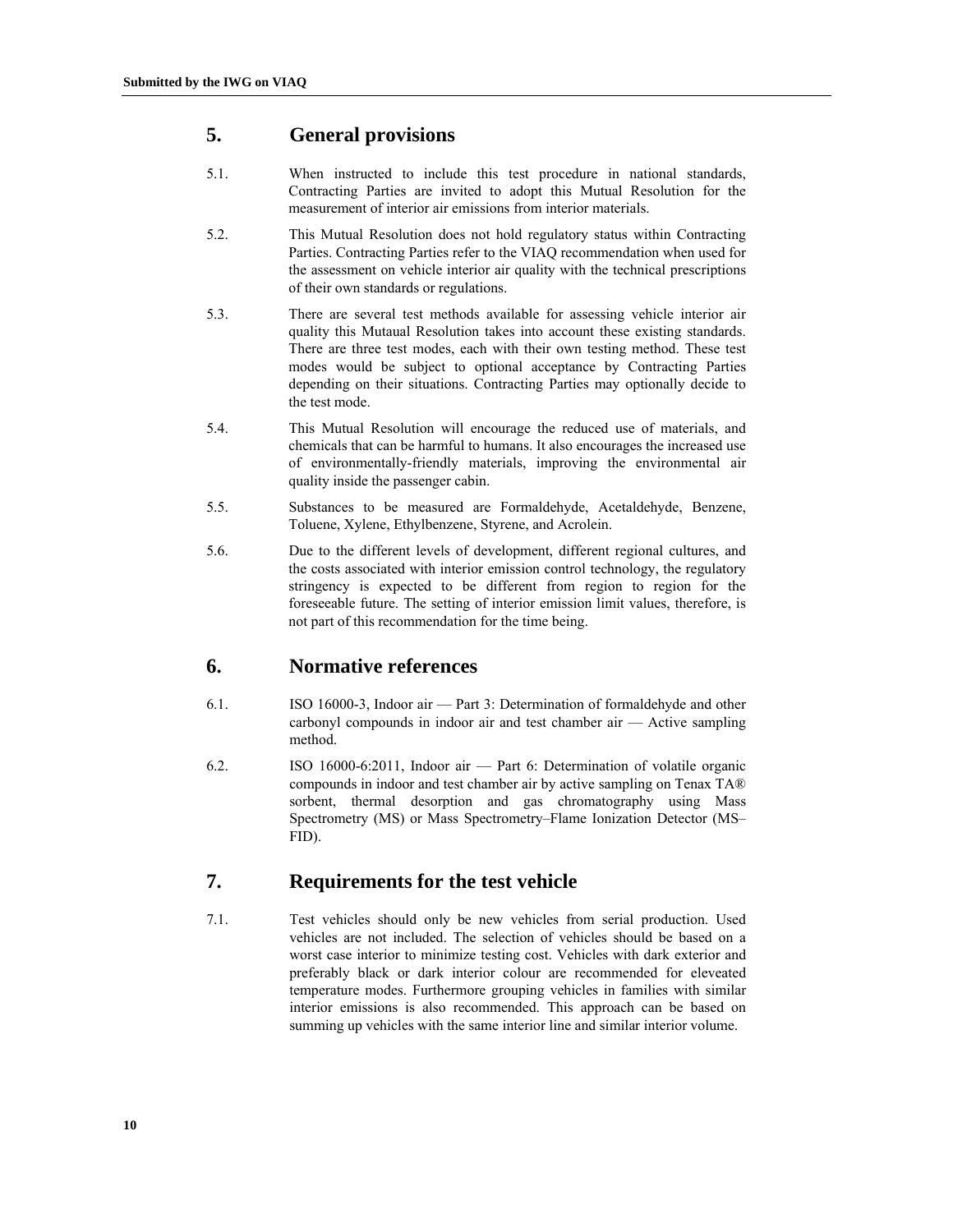- 7.2. The new vehicle, one not driven more than 80 km and within 28  $d \pm 5$  d after the sign-off date in the production line to be tested shall have been manufactured by the normal production process.
- 7.3. Transportation conditions from the assembly plant to the storing place and to the test facility
- 7.3.1. Transportation of the vehicle should follow the normal transportation process.
- 7.3.2. All windows and doors should remain closed. HVAC outlets should remain closed to avoid contamination.
- 7.3.3. Ensure that no external off-gassing materials will be transported in the same cargo area. Minimize high solar load during all transportations. Documentation of all deviations from the normal transportation process in the test protocol shall be reported in the comments.
- 7.3.4. Influence of the driver shall be as low as possible. The vehicle driver and handlers shall avoid the following: no smoking, eating, transportation of external items, and no perfume, inside or near the test vehicle.
- 7.3.5. Protection covers used shall be the protection that will be used normally for transportation of the remaining production vehicles. Absorbers are only allowed if used in the normal transportation process.
- 7.4. Storing conditions for the vehicle
- 7.4.1. All windows, doors, and HVAC outlets keep closed to avoid from contamination and avoid direct sunlight.
- 7.4.2. Do not use any cleaning agent to remove any residues. Dust wiping, vacuuming, and cleaning with clear water is possible. Clear water cleaning form outside is possible.
- 7.4.3. No extra fuelling, only the first fuel at production shall be within the fuelling system.
- 7.4.4. Workers should carefully deal with the vehicle to prevent contamination.
- 7.4.5. Remove all protecting covers, foils, papers, stickers, absorbers, etc. at least 24 hours before measurement.
- 7.5. Storing conditions for the vehicle 24 hours before measurement
- 7.5.1. Storage shall be for 24 hours, of soak time before measurement nearby the test facility. Control the soak storage temperature as close as possible to room temperature between 20-30 °C.

## **8. Requirements for the test apparatus, instrument, and equipment**

- 8.1. Whole vehicle test chamber
- 8.1.1. The whole vehicle test chamber shall be large enough to accommodate the complete test vehicle and include a heating, cooling, humidity, ventilation, and filter system for the air and solar lights if necessary.
- 8.1.2. The whole vehicle test chamber shall be capable of maintaining a temperature between 23.0 to 25.0°C.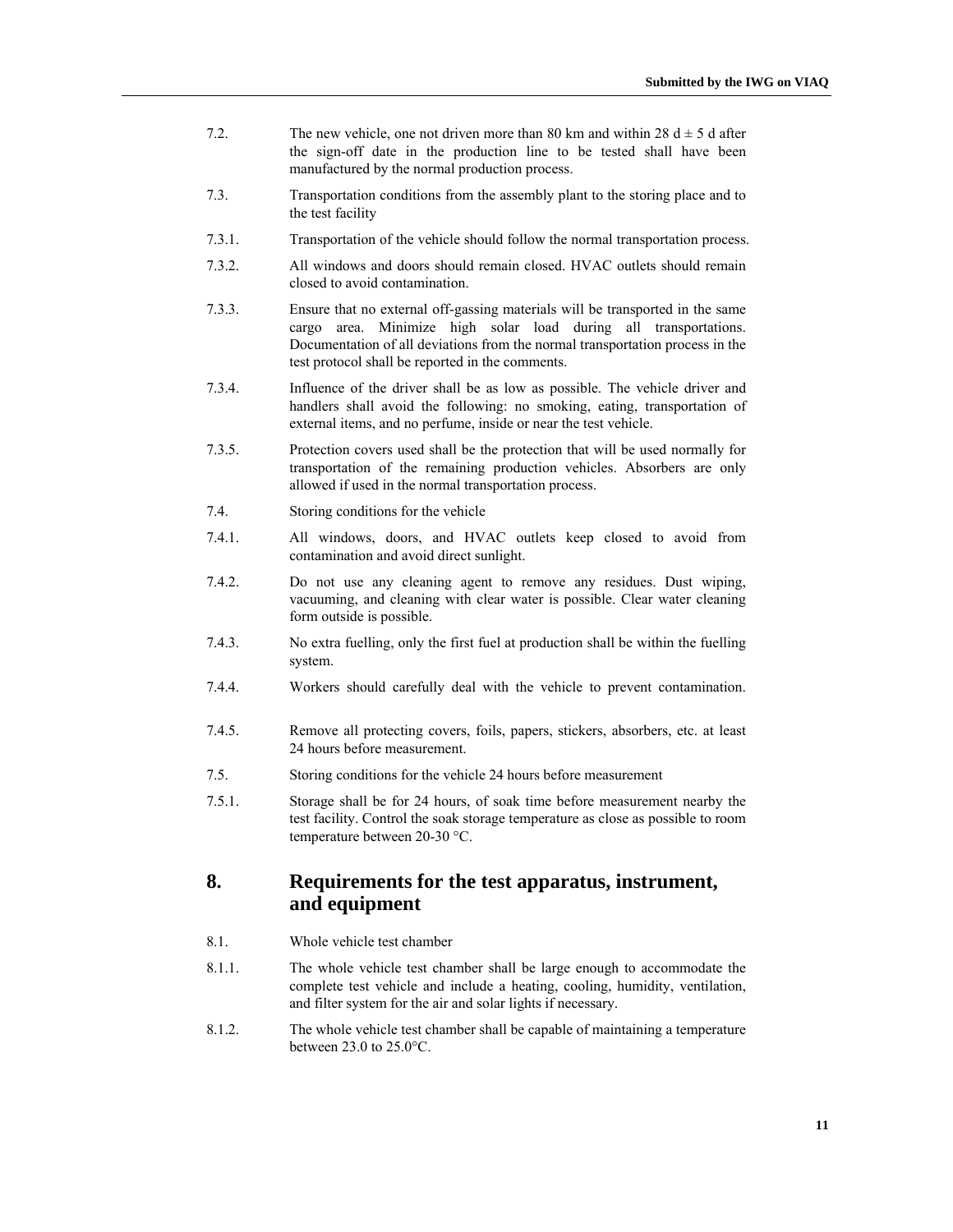- 8.1.3. Relative Humidity (RH) during the ambient mode in the whole vehicle test chamber should be 50 percent  $RH \pm 10$  percent RH.
- 8.1.4. Relative humidity during the ambient, parking, and driving modes in the whole vehicle test chamber shall be documented.
- 8.1.5. The maximum background concentration for each test substance shall not exceed 20  $\mu$ g/m<sup>3</sup> for each single component or a maximum of 10 percent of the respective target or limit value, whichever is less. If this is not met, the source of the contamination shall be identified and removed or covered to exclude it from the test result.
- 8.1.6. The air exchange rate of the whole vehicle test chamber should be a minimum of twice per hour.
- 8.2. Heating radiator
- 8.2.1. Infrared radiator, halogen radiator or other radiators to simulate sunlight. Wavelengths <300 nm shall be filtered out. The heating radiators used shall be powered to create a radiation density at the reference measurement point in the middle of the roof surface of the test vehicle of 400 W/m<sup>2</sup>  $\pm$  50 W/m<sup>2</sup> equal to 350 W/m<sup>2</sup> to 450 W/m<sup>2</sup>.
- 8.2.2. The heating area shall cover at least the area of the test vehicle cabin and an additional 0.5 m more on each side of the lower part of the glazing footprint, see Annex I. Position the heating radiators on the roof with a shining angle of 90° to the heating area. The shining angle can be slightly modified to correct to achieve uniformity of the solar load. There shall be no heating radiators shining from the side. The heating area shall be calibrated in squares of 25 cm  $\times$  25 cm with a radiation density of 400 W/m<sup>2</sup>  $\pm$  50 W/m<sup>2</sup>. The required radiation density shall be available directly after the lamps are switched on. This should be within a few minutes. The irradiation shall be measured in accordance with ISO 9060.
- 8.2.3. Take care not to have too short a distance between radiator and surface in order to avoid hot spots.
- 8.3. Sampling trains
- 8.3.1. Requirements for VOCs and carbonyl compounds sampling and measurement of the air in the cabin of the test vehicle and in the whole vehicle test chamber.
- 8.3.2. Sampling from inside the test vehicle shall have four sampling trains or a single sample inlet but split into four parallel sampling trains. Two for the VOC measurements in parallel and two for the carbonyl compound measurements in parallel in the test vehicle. The second method sample is an analytical backup only. One sampling line with a manifold for the division of the sampling flow outside the test vehicle is allowed. The sample train consists of the sampling line, heated if necessary, the sorbent tube and the DNPH cartridge for carbonyl compounds, the gas meters and the pumps.
- 8.3.3. Sampling in the whole vehicle test chamber. Four sampling trains are used to determine the background concentration of VOCs and carbonyl compounds in the whole vehicle test chamber. The sampling trains are identical to those of 8.3.2., apart from the sampling line, which is much shorter and not heated.
- 8.3.4. Prior to sampling, the sampling system shall be checked under the sampling load conditions for air-tightness. Do not skip this critical step because leaks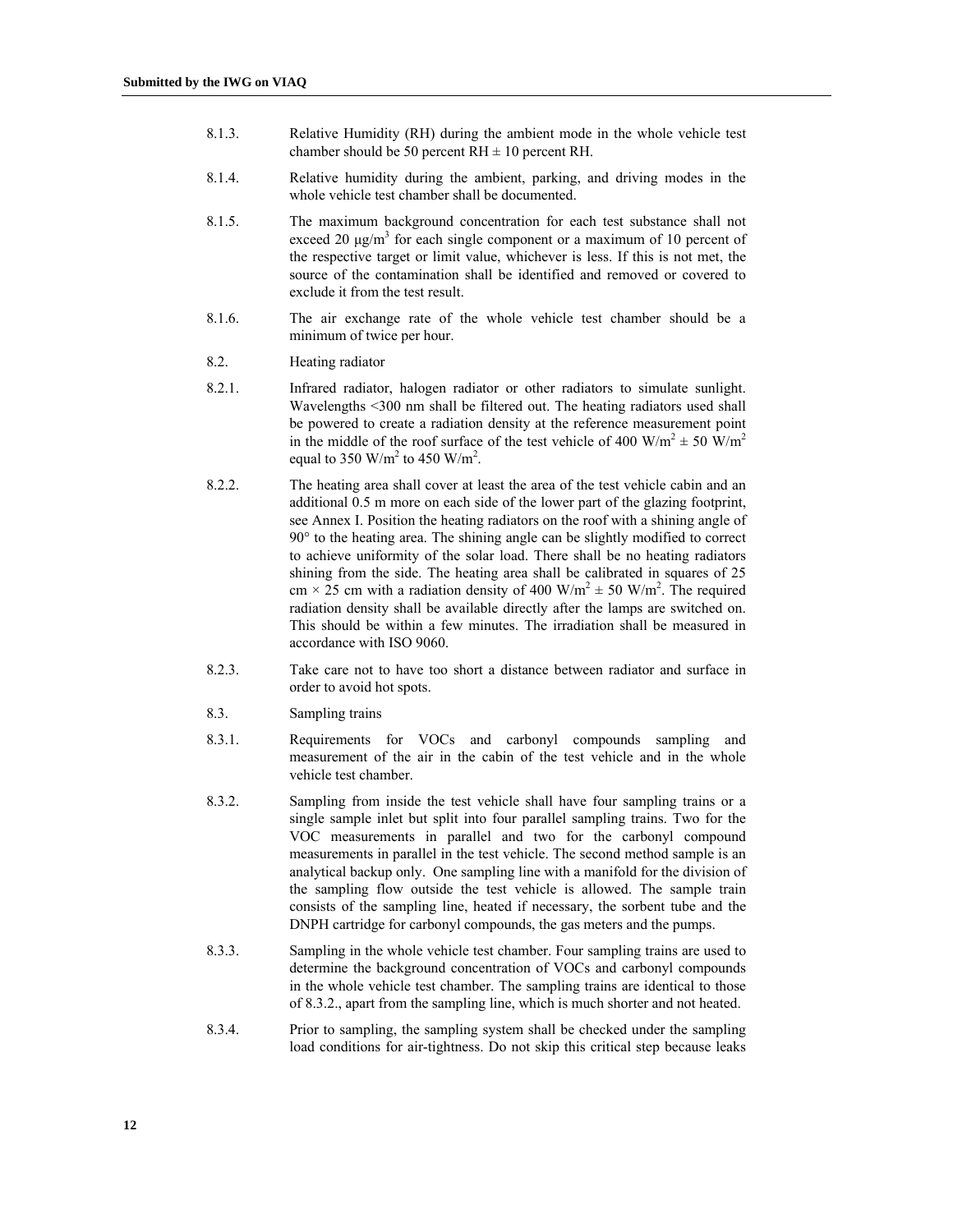have a high impact on the test results due to the large backpressure of the tubes and cartridges. To check for leaks plug the inlet to the sample system. Then use a vacuum pump to bring the sampling system to 21 inches of Hg vacuum then close a valve between the sample system and the pump. After 30 seconds, the sample system vacuum must be greater than 20 inches of Hg to proceed. If not, find and fix leak and repeat to proceed. Do not change the sample trains in any way after the leak check procedure is performed. Other equivalent leak checks can be employed.

- 8.3.5. Sampling lines are the tubing between the sampling points inside the test vehicle or via the manifold outside the test vehicle to the VOC sorbent tubes or DNPH cartridges respectively, see Annex I.
- 8.3.6. The sampling line shall be constructed as follows:
	- (a) As short as possible (maximum 5 m) with an internal diameter of 4 mm or more:
	- (b) Of inert, non-emitting and non-absorbing/non-adsorbing material, e.g. stainless steel or polytetrafluoroethylene (PTFE) or glass;
	- (c) Proven that there are no contaminations or sink effects in the sampling line;
	- (d) With heating device, if necessary, to prevent condensation or deposition on the inner walls. Best practice is to control temperature to about 20 °C above air temperature inside the test vehicle.
- 8.3.7. The tubing should be inserted between the door and the door frame or between the door frame and the glazing and should be sufficiently noncompressible to ensure an unimpeded flow of air.
- 8.3.8. The chamber sampling line in the whole vehicle test chamber is placed near the test vehicle and goes to sorbent tubes or DNPH cartridges in parallel. The chamber sampling line is identical to that described in the preceding vehicle sample line but no heating is necessary. This second sampling line is needed to monitor the background concentration of the whole vehicle test chamber. This measurement is taken after the 24 hours temperature acclimation phase and just prior to opening the vehicle doors for the VOC conditioning phase.
- 8.4. Analytical equipment and materials
- 8.4.1. The analytical equipment used for the determination of VOCs and carbonyl compounds or formaldehyde alone shall be in accordance with ISO 16000-6 (VOCs) or ISO 16000-3 (carbonyl compounds), respectively. Alternative VOC Measurement Methods can be used if the method is proven equivalent to ISO 16000-3 or 16000-6.
- 8.4.2. It shall be proven for the VOC sorbent tubes and the DNPH cartridges that there is no breakthrough. This can be identified by a back-up sorbent tube that is analysed separately, specified in ISO 16017-1.
- 8.5. Blank measurements
- 8.5.1. Field blanks
- 8.5.1.1. The samples used as field blanks for VOCs and carbonyl compounds shall be from the same batch and treated in the same way as those used for sampling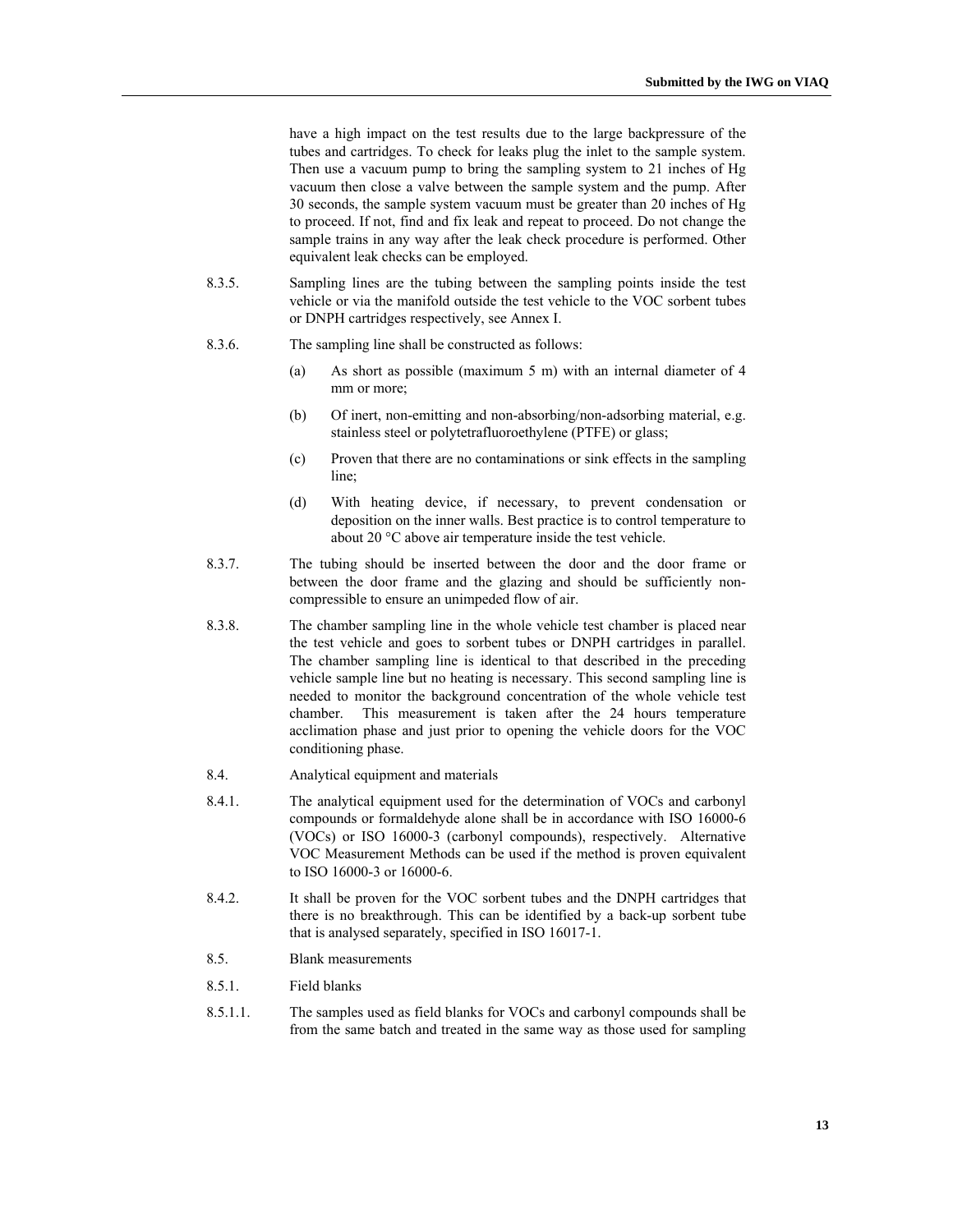and analysis, including all devices and handlings, except that no gas is drawn through the sampling trains. Never remove the caps of the field blanks.

- 8.5.1.2. A field blank procedure shall be performed at least before each measurement series. A series is consecutive measurements of several vehicles.
- 8.5.1.3. The field blank shall not be deducted from the measured value.
- 8.5.1.4. All field blanks shall be reported with the corresponding measured values.
- 8.5.1.5. The requirements for analytical and GC–MS blanks are specified in ISO 16000-3 and ISO 16000-6.

## **9. Test procedure, test mode, and test conditions**

- 9.1. The preparation procedure is divided into three parts:
	- (a) Conditioning of the whole vehicle test chamber;
	- (b) Conditioning of the test vehicle;
	- (c) Performing sampling and analytical measurements.
- 9.2. Preparation and preconditioning of the whole vehicle test chamber, the vehicle, sample trains, and the field blanks.

#### 9.2.1. Preparation

- (a) Connect the test apparatus with the test vehicle. Attach the cables and sampling lines to the door frame so that, when the doors are closed, there is a nearly airtight sealing. Furthermore, the sampling line for VOCs and carbonyl compounds sampling shall be installed in the test vehicle. The sample is positioned as specified in Annex I;
- (b) Connect the sampling line with the manifold and the manifold with the sampling trains for VOCs and carbonyl compounds measurements outside the test vehicle;
- (c) Connect the test apparatus within the whole vehicle test chamber;
- (d) Install the heating radiators and the other installations listed in 6.1.
- 9.2.2. Preconditioning of the whole vehicle test chamber
- 9.2.2.1. Adjust the temperature of the whole vehicle test chamber to 23.0-25.0  $\degree$ C, as close as possible to 25.0 °C during the ambient mode test. There may be the need for a heating or cooling device. The humidity should be 50 percent RH  $\pm$  10 percent RH in the ambient mode.
- 9.2.2.2. The whole vehicle test chamber should be under good ventilation, and the air exchange rate should be twice per hour or higher. The interior materials of the whole vehicle test chamber shall have no appreciable emissions regarding the indoor air inside the test vehicle, see 8.3.8. about measuring the background concentration. The probe is positioned 1.0 m from the vehicle, see 9.4.1.1. for when and Annex I for where to take the measurement.
- 9.2.2.3. The heating of the interior of the cabin and the surfaces of the test vehicle is performed by solar load radiators from outside the test vehicle during the driving mode.
- 9.2.3. Preconditioning of the test vehicle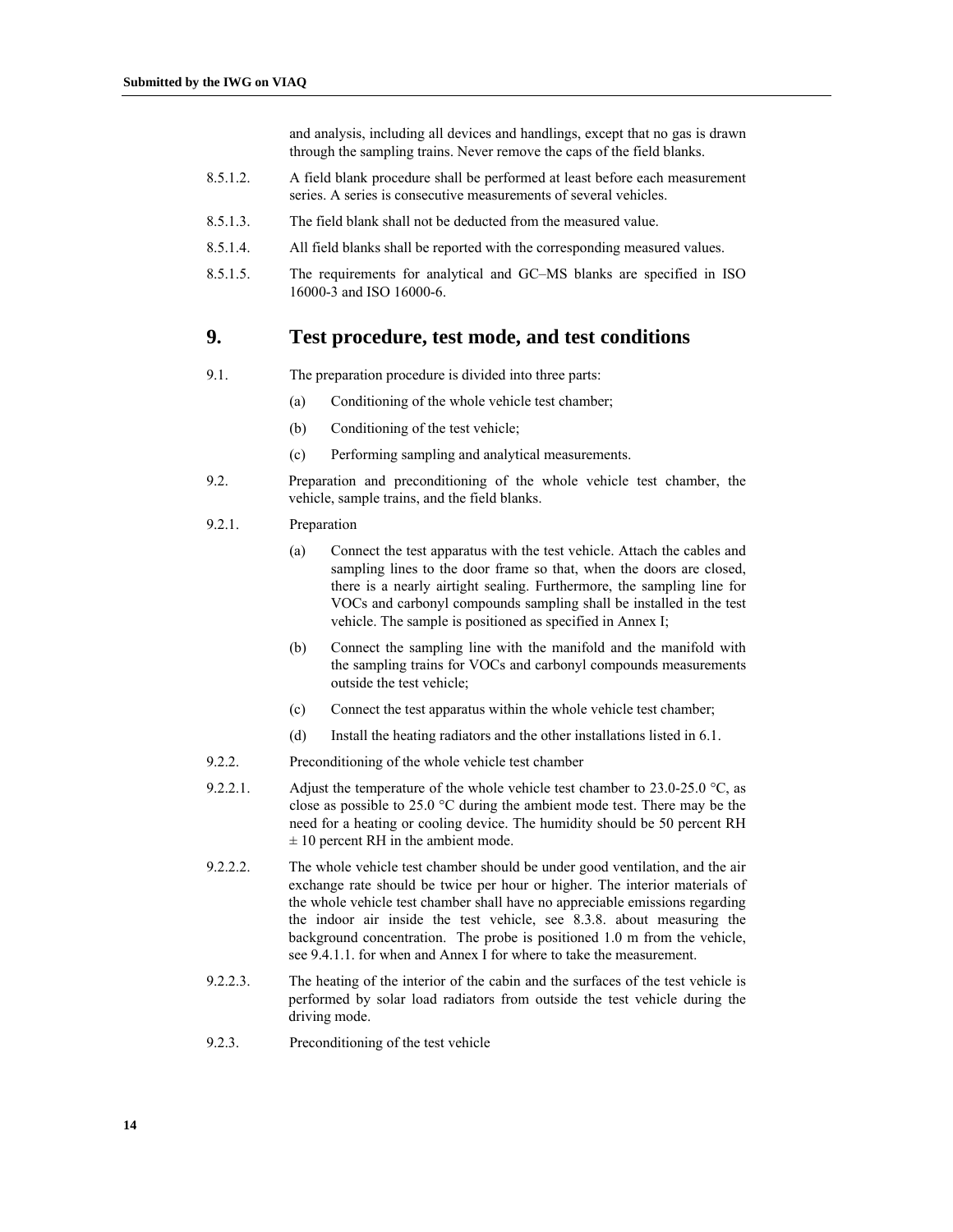- 9.2.3.1. The essential conditions for the surroundings are as follows. The temperature during the ambient mode is adjusted to 23.0 to 25.0°C, as close as possible to 25.0  $\degree$ C via the whole test chamber conditioning system. The preconditioning is started by opening the door for 30 to 60 minutes. After this, the door is closed for  $16h \pm 1h$  soak time, see Annex III.
- 9.2.4. Background Samples and Field blanks
- 9.2.4.1. Prepare the background samples and field blanks before the measurements are started, see 8.5. Install background sorbent tube samples for VOCs and one DNPH cartridge for carbonyl compounds in the sampling trains to measure the background concentration of the whole vehicle test chamber. The field blanks shall be handled in the same way as those used for VOC or carbonyl compound measurements, but without drawing air through the sampling trains. The field blanks samples shall remain sealed and retained for analysis with the interior air samples.
- 9.2.4.2. Perform at least one field blank set for each measurement series. Analytical GC–MS or HPLC blanks shall be performed according to 8.5.
- 9.3. Overview of test mode conditions
- 9.3.1. Ambient mode

Vehicle ambient mode is at the specified temperature, 23.0 to 25.0  $\degree$ C, as close as possible to 25.0 °C for  $16 \pm 1$  h, for example overnight. At the end of the soak period, the sampling of VOCs and carbonyl compounds in the interior air is to be performed.

9.3.2. Parking mode

Vehicle parking period is at the specified solar load for 4 hours at the end of which the sampling of carbonyl compounds in the interior air is to be performed.

9.3.3. Driving mode

This test mode that simulates the operation of the test vehicle after it is parking at elevated temperature within 30 min during which the sampling of VOCs and carbonyl compounds in the interior air is to be performed.

9.4. Test procedure

Store vehicle at 20 to 30 °C for 24 hours before start.

- 9.4.1. Ambient mode
- 9.4.1.1. After the conditions of the whole test chamber have been controlled to 23.0- 25.0 °C, as close as possible to 25.0 °C and 50 percent RH  $\pm$  10 percent RH and the air exchange rate in the test chamber has been adjusted to a recommended value of at least twice per hour, the test procedure is started. At this time, turn on the four sampling trains in the whole vehicle test chamber to determine the VOCs and carbonyl compounds background concentrations, two thermal desorption sampling trains for VOCs and two DNPH cartridge sampling trains for carbonyl compounds. The probe is positioned 1.0 m from the vehicle, see Annex I. The relative humidity and the temperature are measured in the same position. After the chamber sample is finished start the conditioning of the test vehicle by opening all doors for 30 to 60 minutes. Install the sampling train including the two VOC sorbent tubes and the two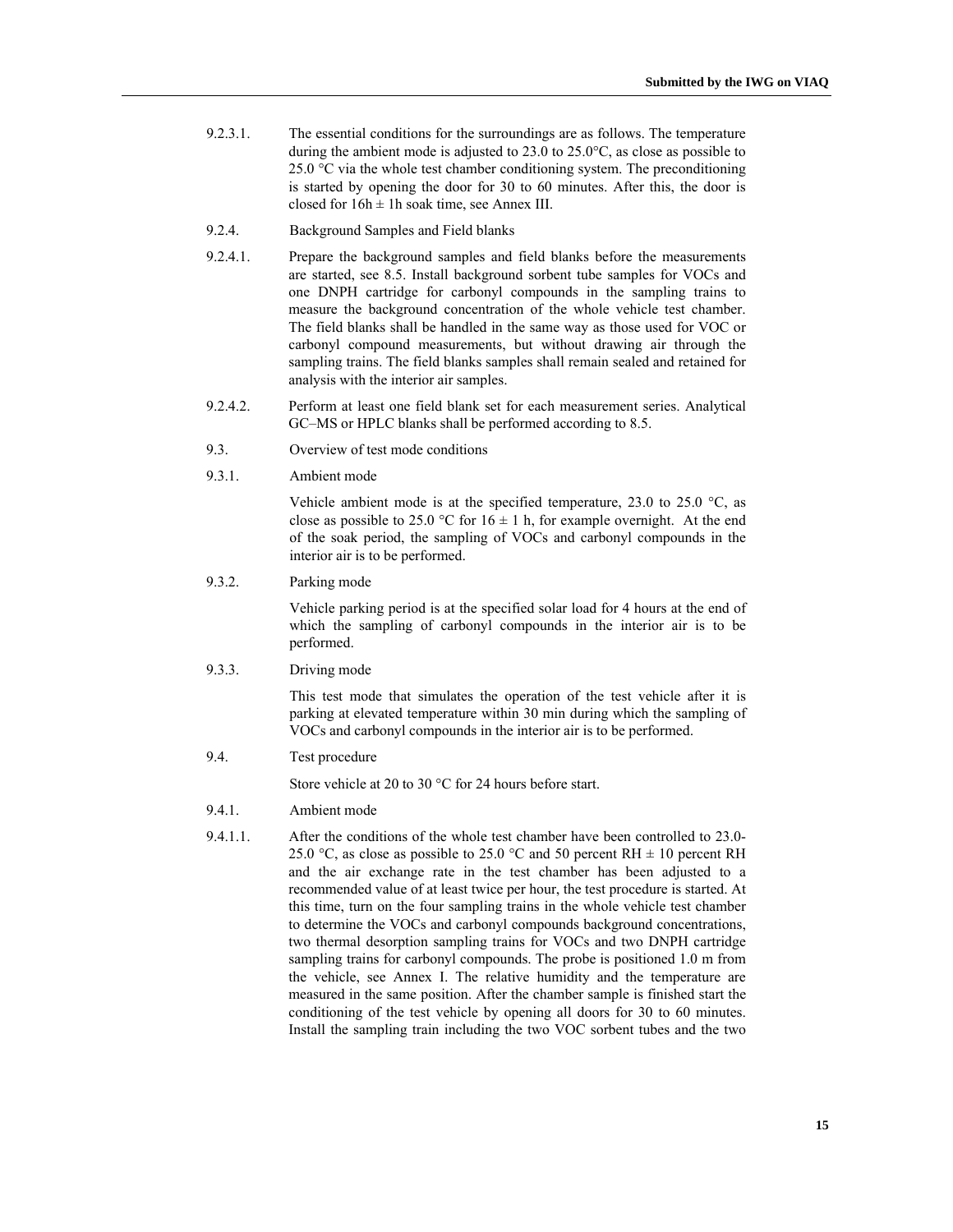DNPH cartridges, and leak-check the sampling train. An overview of the number of samples to be taken is given in Annex III.

- 9.4.1.2. Continue by conditioning the whole-vehicle test chamber and close all doors of the test vehicle for 16 h  $\pm$  1 h, e.g. overnight, at 23.0 to 25.0 °C, as close as possible to 25.0 °C and 50 percent RH  $\pm$  10 percent RH and keep the air exchange rate in the whole vehicle test chamber at a minimum of twice per hour, this is a recommended value. There is no dynamic ventilation of the test vehicle.
- 9.4.1.3. Before the sampling starts, purge the dead volume of the sampling line. Turn on the pumps of the four sampling trains, two for VOCs and two for carbonyl compounds, each in parallel. Perform the sampling of air samples in the test vehicle cabin in the ambient mode at room temperature, 23.0 to 25.0  $\degree$ C, as close as possible to 25.0 °C, for 30 min. Adjust the flow rate to maximum 0.2 l/min for VOCs and 1.0 l/min for carbonyl compound measurements. The measurement procedures specified in ISO 16000-6 and ISO 16000-3 shall be followed
- 9.4.1.4 Turn off the pumps for the VOCs and carbonyl compounds sampling, read and register the measurement volumes and take the VOC sorbent tubes and DNPH cartridges, which are placed outside the vehicle cabin, out of the sampling train. Seal the sorbent tubes or cartridges and analyse according to ISO 16000-6 and ISO 16000-3.
- 9.4.2. Parking mode
- 9.4.2.1. Start the parking mode with the heating-up procedure. The following tasks shall be performed. Start heating with the heating radiators, see 8.2. The irradiation is adjusted to 400 W/m<sup>2</sup>  $\pm$  50 W/m<sup>2</sup> and maintained at that level for 4.5 hours, see Annex III. Adjust the air exchange rate to twice per hour or higher; this is a recommended value for the whole vehicle test chamber.
- 9.4.2.2. Install the two DNPH cartridges in the two sampling trains for the test vehicle measurement and two for the whole vehicle test chamber. Before the sampling begins, check the sampling train for leaks, see 8.3.3. and purge the dead volume. Turn the pumps of the four sampling trains on. Perform formaldehyde sampling in the test vehicle cabin at elevated temperatures for 30 min. The flow rate is adjusted to maximum 1.0 l/min for carbonyl compound measurements. The measurement procedure specified in ISO 16000-3 shall be followed.
- 9.4.2.3. Turn off the pumps for the formaldehyde sampling and take the DNPH cartridges out of the sampling train to be analysed according to ISO 16000-3. Read and register the measurement volumes.
- 9.4.3. Driving mode
- 9.4.3.1. Before starting of driving mode, install the two VOC sorbent tubes and the two DNPH cartridges, check the sampling train for leaks, see 8.3.3. and purge the dead volume. Connect the exhaust pipe of the test vehicle with the ventilation system of test chamber to remove the exhaust gases outdoors.
- 9.4.3.2. Open the driver's door, start the engine. Turn on the air conditioning. Set vehicle temperature at 23 °C in the case of an automatic conditioning system or the lowest operation for semi-automatic and manual conditioning systems. For test vehicles without automatic air-conditioning systems, the fan is in highest performance mode with fresh-air ventilation, see Annex III. Close the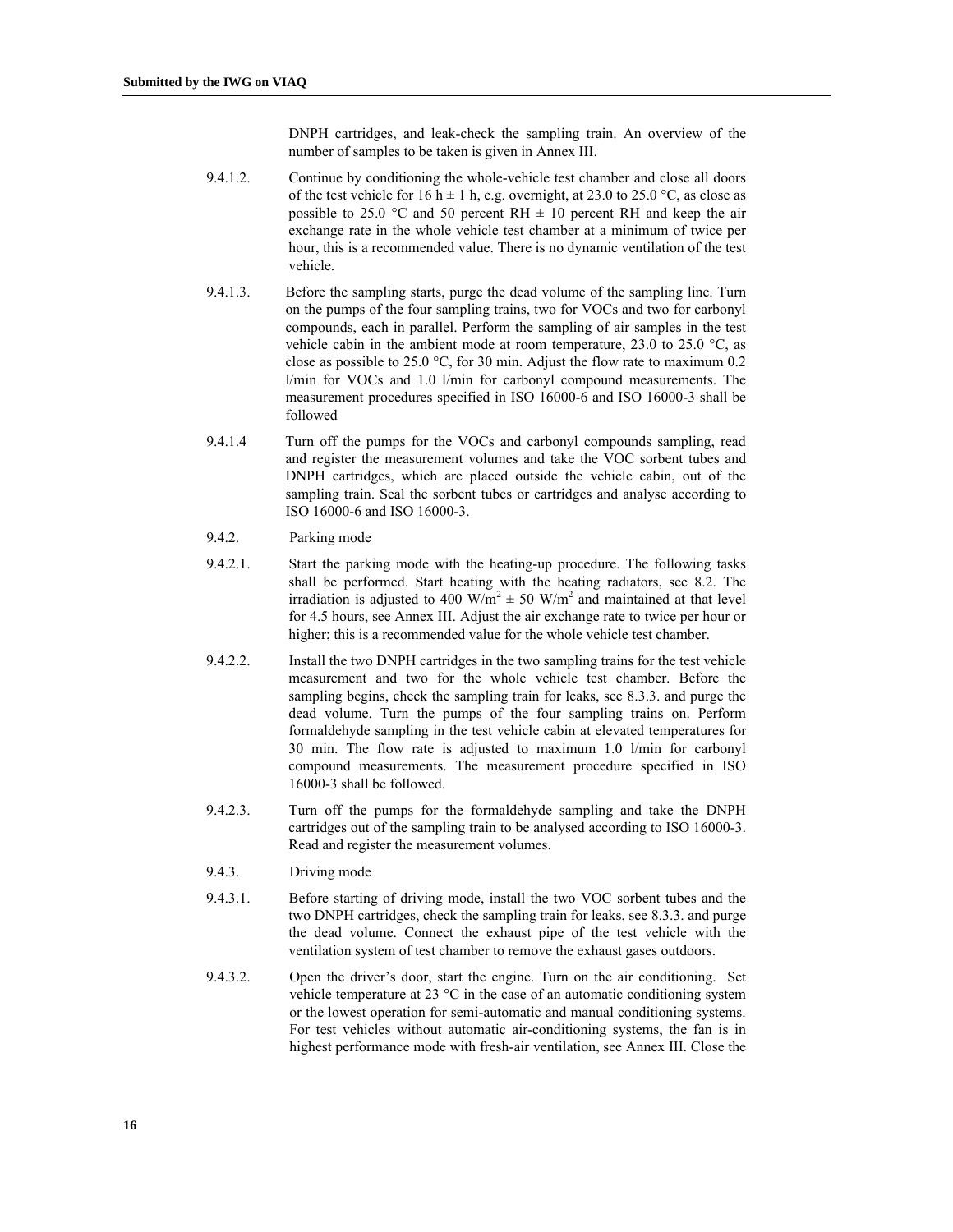drivers door. Complete these steps of the procedure in 60 seconds; meaning, after a maximum of 60 seconds of engine running the driver's door shall be closed. The doors and windows of test vehicle shall remain closed during the entire driving mode. Engine must be running during the entire mode at the vehicle's idling speed with the minimum frequency of idling declared by the manufacturer.

- 9.4.3.3. After 60 seconds of closing the door, turn on the pumps of the four sampling trains, two for VOCs and two for carbonyl compounds, each in parallel. The sampling of air samples in the test vehicle cabin is performed at elevated temperature for 30 min. The flow rate is adjusted to maximum 0.2 l/min for VOCs and 1.0 l/min for carbonyl compound measurements. The measurement procedures specified in ISO 16000-6 (VOCs) and ISO 16000-3 (carbonyl compounds) shall be followed.
- 9.4.3.4. Turn off the engine. Stop the pumps of the sampling trains and the heating radiators/lamps. The sampling volumes shall be read and registered. The VOC sorbent tubes and DNPH cartridges shall be taken out of the sampling train for the analysis as specified in ISO 16000-6 and ISO 16000-3. Stop the continuous measurements for temperature and relative humidity. This is the end of the test mode.

## **10. Calculation, presentation of results, and precision and uncertainty**

Calculation and presentation of results are performed according to ISO 16000-6 and ISO 16000-3. The precision and uncertainty shall also be followed as specified in ISO 16000-6 and ISO 16000-3. Data reporting shall use the format in Annex IV. Additions to the report should be agreed on between the client and the laboratory.

## **11. Performance characteristics**

The detection limits and standard deviations for VOCs given in ISO 16000-6 and for carbonyl compounds in ISO 16000-3 shall be met in this measurement procedure. The condition to meet these performance characteristics is that there are no contaminations or sink effects in the sampling lines. This shall be proven before the measurements and shall be documented.

# **12. Quality assurance/quality control**

An appropriate level of quality control shall be employed following ISO 16000-3 and ISO 16000-6, namely:

- (a) Field blanks are prepared according to 9.2.4.;
- (b) The field blank level is acceptable if artefact peaks are no greater than 10 percent of the typical areas of the VOCs and carbonyl compounds of interest;
- (c) Desorption efficiency of VOCs and carbonyl compounds should be checked according to ISO 16000-3 and ISO 16000-6;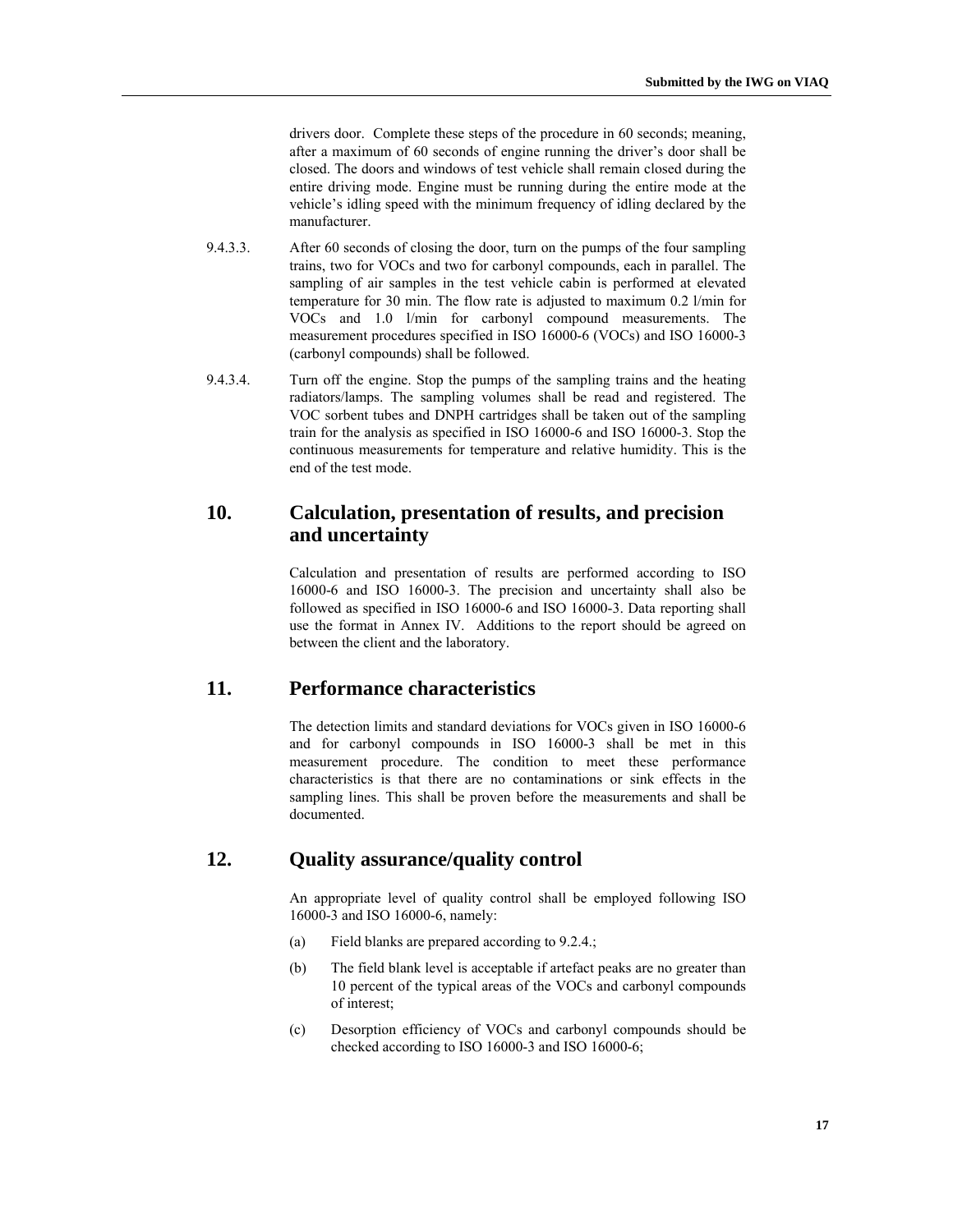- (d) The collection efficiency can be assessed by using back-up tubes or taking samples of different sampling volumes less than the safe sampling volume;
- (e) Repeatability of the measuring method shall be determined, e.g. using collection and analysis of duplicate samples — a coefficient of variation  $\leq$ 15 percent (ISO 16000-3 and ISO 16000-6) from the duplicate measurements should be reached;
- (f) The recovery of C6 to C16 hydrocarbons shall be 95 percent mass fraction (ISO 16000-6);
- (g) Documentation illustrating traceable calibrations for temperature, humidity, and flow measurements.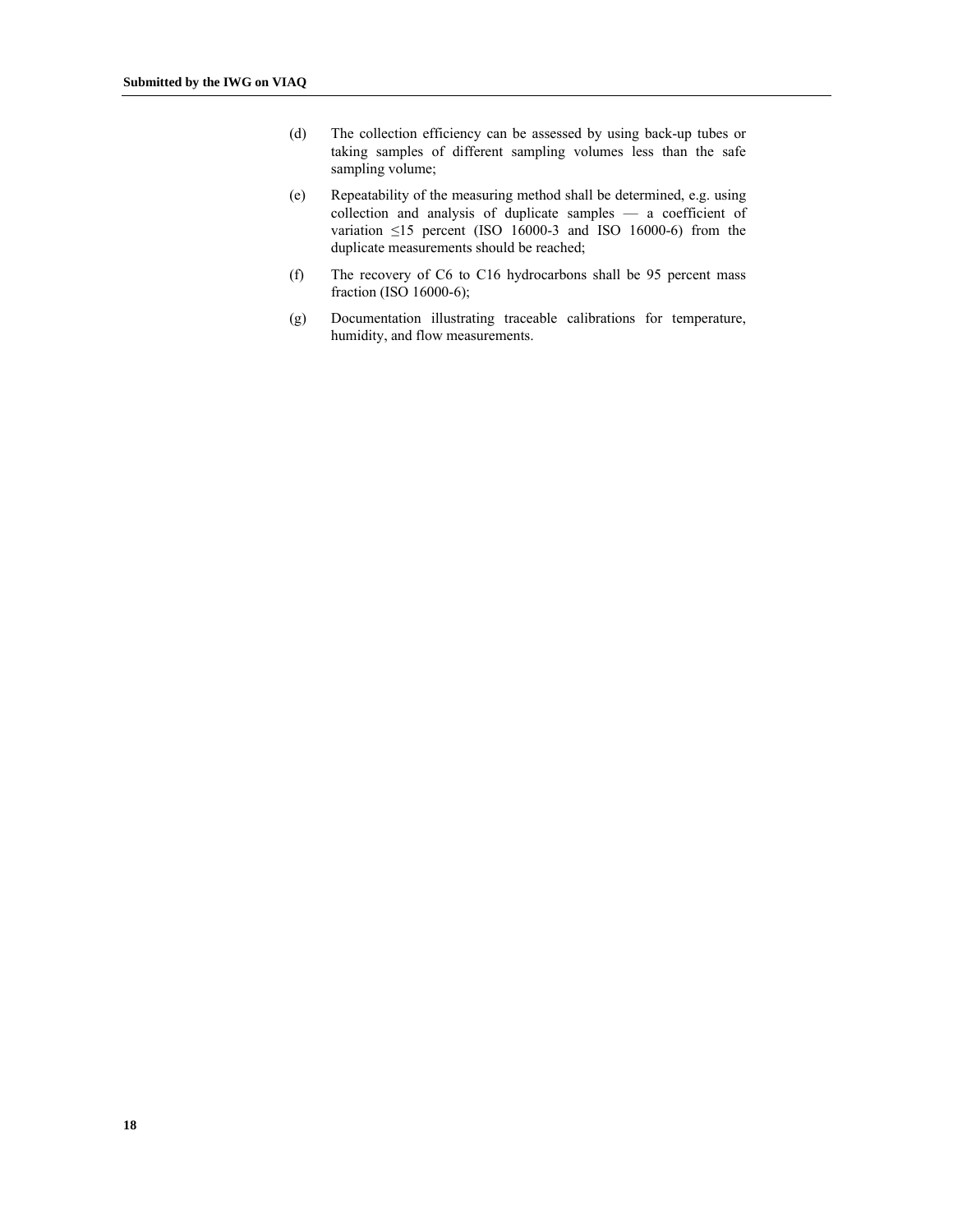# **Annex I**

# **Whole vehicle chamber**



- 1. Test Vehicle
- 2. Vehicle Sampling Point Location
- 3. Chamber Sampling Point Location, 1 meter from vehicle 1 meter from floor
- 4. Chamber Temperature Measurement Location
- 5. Chamber Humidity Measurement Location
- 6. Mass Flow Sample System
- 7. Background Samples, 2 Tubes and 2 Cartridges, one is a backup
- 8. Field Blank
- 9. Solar Load Area, uniform area extending 0.5 meters beyond glass of vehicle
- 10. Solar Load Measurement Location, top center of roof
- 11. Exhaust Duct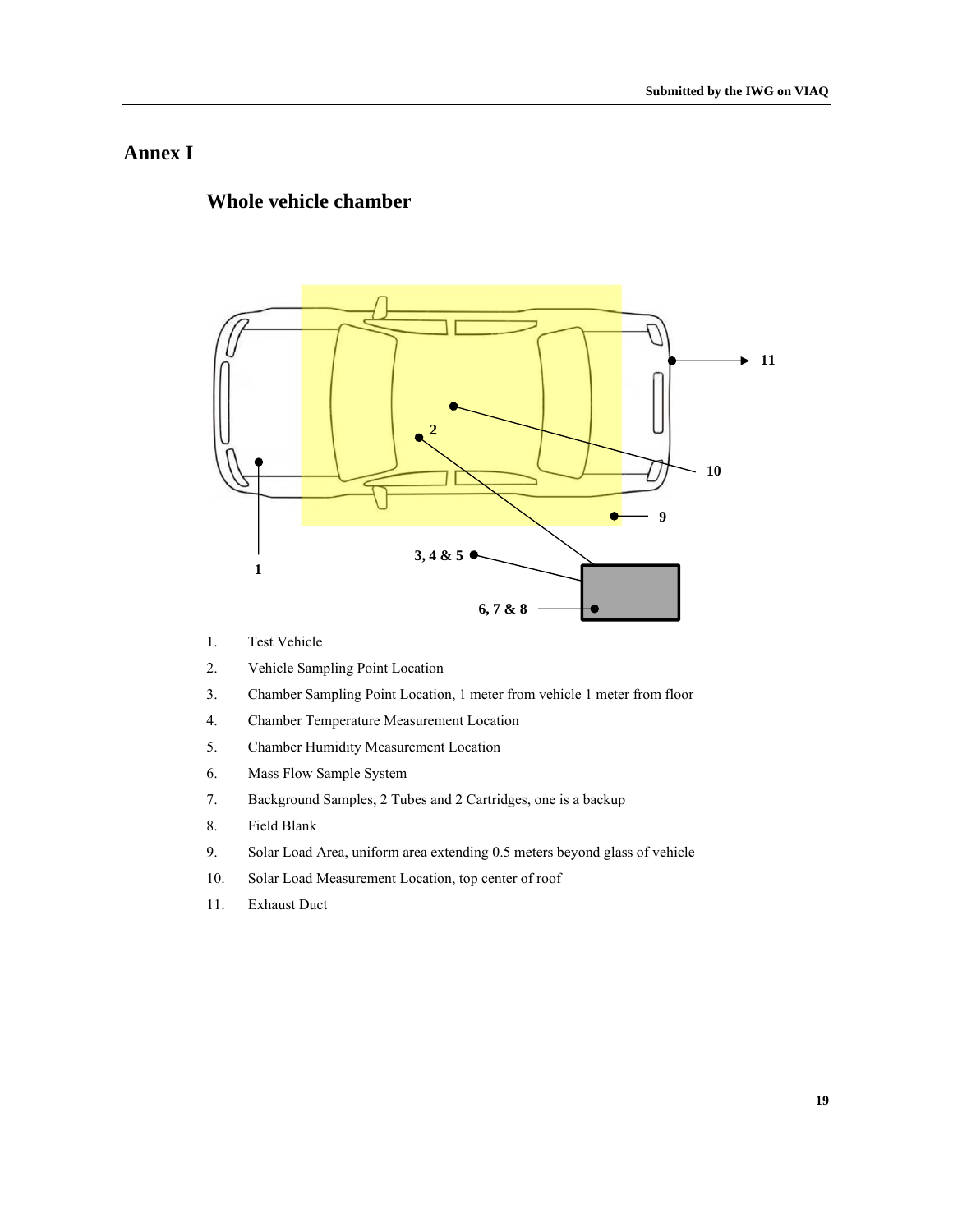# **Annex II**

# **Sampling position**



- 1. Vehicle Sampling Point Location, 50 centimeters from top of steering wheel to bottom of headrest
- 2. Steering Wheel, in up and in most position
- 3. Headrest in lowest position
- 4. Seat in rearmost and lowest position with seatback at about 90° from seat bottom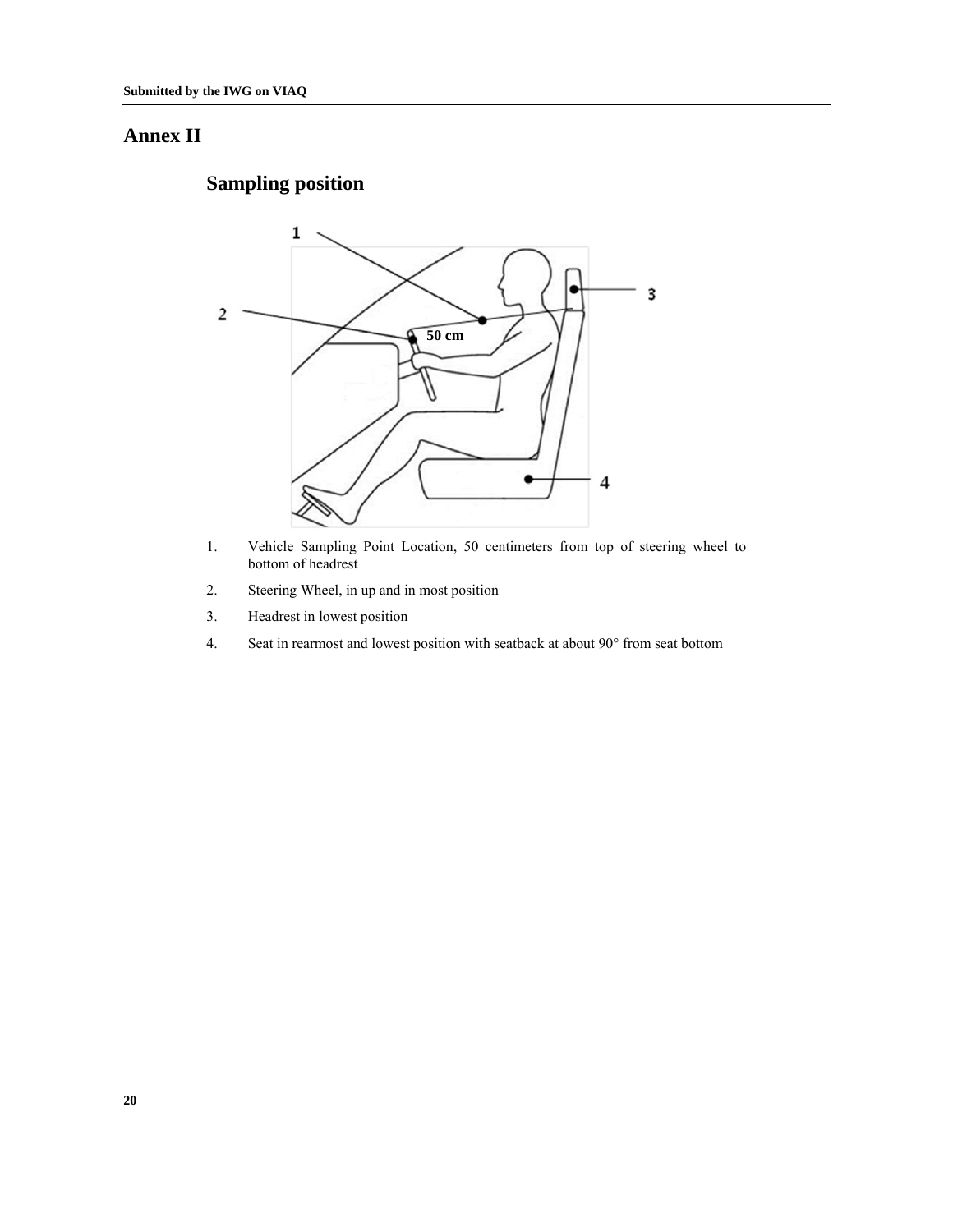# **Annex III**

# **Test schedule**

| Modes                                                          | Ambient<br>Parking<br>Mode<br>Mode                                    |                                                        |                                                        |                        |               |                         |                                           |                         |  |
|----------------------------------------------------------------|-----------------------------------------------------------------------|--------------------------------------------------------|--------------------------------------------------------|------------------------|---------------|-------------------------|-------------------------------------------|-------------------------|--|
| Supplementary<br>Phases                                        | Temperature<br>Precondition                                           | <b>VOC</b><br>Sample<br>Soak<br>Sample<br>Precondition |                                                        |                        |               |                         | Sample                                    | Mode<br>Sample          |  |
| Duration                                                       | 24<br>Hours                                                           | 30<br>Minutes                                          | 30 to 60<br>Minutes                                    | $16 (+/- 1)$<br>Hours  | 30<br>Minutes | $\overline{4}$<br>Hours | 30<br>Minutes                             | 30<br>Minutes           |  |
| Start Time (hh:mm),<br>Target times assume<br>minimum of range | 00:00                                                                 | 24:00                                                  | 24:30                                                  | 25:00                  | 41:00         | 41:30                   | 45:30                                     | 46:00                   |  |
| Chamber<br>Temperature                                         | 20 °C to<br>30 °C                                                     |                                                        | 23.0 °C to 25.0 °C, as close as possible to<br>25.0 °C |                        |               |                         | As close as possible to 25.0 $^{\circ}$ C |                         |  |
| <b>Chamber Humidity</b>                                        |                                                                       |                                                        | 50 % RH $\pm$ 10 % RH                                  |                        |               |                         | As close as possible to 50 % RH           |                         |  |
| Solar Load                                                     |                                                                       |                                                        | <b>OFF</b>                                             |                        |               |                         | $400 \pm 50$ W/m <sup>2</sup>             |                         |  |
| Vehicle Age                                                    |                                                                       | $28 \pm 5$ days and less than 80 km                    |                                                        |                        |               |                         |                                           |                         |  |
| Vehicle Doors                                                  | <b>CLOSED</b><br><b>OPEN</b><br><b>CLOSED</b>                         |                                                        |                                                        |                        |               |                         |                                           |                         |  |
| Vehicle Windows                                                | <b>CLOSED</b>                                                         |                                                        |                                                        |                        |               |                         |                                           |                         |  |
| Vehicle Engine                                                 | <b>OFF</b>                                                            |                                                        |                                                        |                        |               |                         |                                           | <b>ON</b>               |  |
| Vehicle Climate<br>Settings<br>Auto or Manual<br>Systems       |                                                                       |                                                        |                                                        | <b>OFF</b>             |               |                         |                                           | Auto or<br>Face<br>Mode |  |
| Air Conditioning                                               |                                                                       |                                                        |                                                        | <b>OFF</b>             |               |                         |                                           | <b>ON</b>               |  |
| Fan                                                            |                                                                       | Auto or<br><b>OFF</b>                                  |                                                        |                        |               |                         |                                           |                         |  |
| Temperature Setting                                            | 23 $\degree$ C or<br>Lowest<br><b>OFF</b><br><b>But Not</b><br>MAX AC |                                                        |                                                        |                        |               |                         |                                           |                         |  |
| Air Inlet Position                                             | <b>OPEN</b>                                                           |                                                        |                                                        |                        |               |                         |                                           |                         |  |
| Outlet Vents and<br>Position                                   |                                                                       |                                                        |                                                        | Fully OPEN and Upright |               |                         |                                           |                         |  |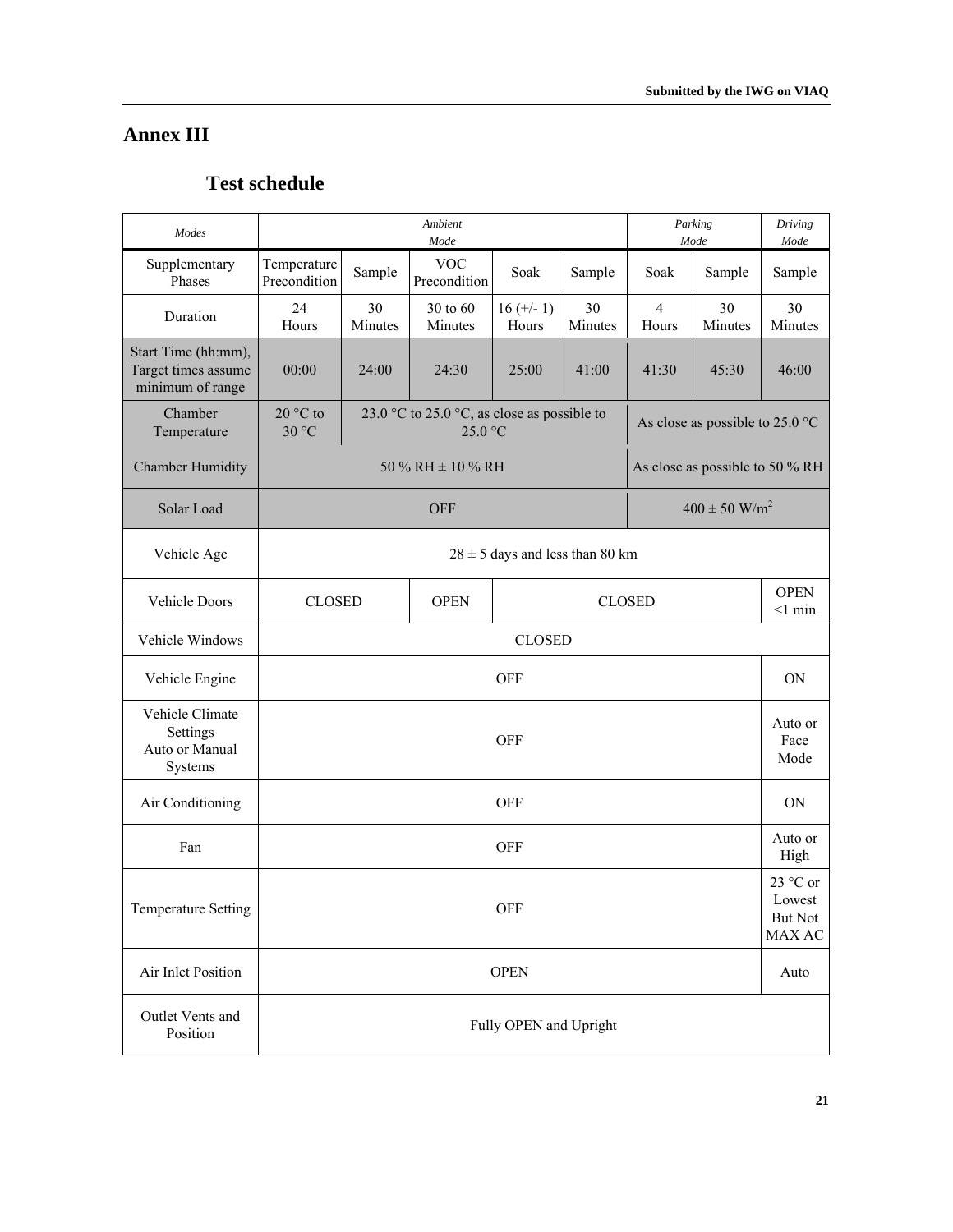| Modes                                                      |                                  | <b>Ambient</b><br>Mode |                                  | Parking<br>Mode                  | Driving<br>Mode                  |
|------------------------------------------------------------|----------------------------------|------------------------|----------------------------------|----------------------------------|----------------------------------|
| Total Tube Samples <sup>1</sup><br>Vehicle                 |                                  |                        | $\overline{2}$                   |                                  | $\overline{2}$                   |
| Total Tube Samples <sup>1</sup><br>Chamber                 | $\overline{2}$                   |                        |                                  |                                  |                                  |
| <b>Total Tube</b><br>Samples <sup>1,2</sup><br>Field Blank | $\overline{2}$                   |                        |                                  |                                  |                                  |
| Tube Sampling<br>Times                                     | 30<br>Minutes                    |                        | 30<br>Minutes                    | 30<br>Minutes                    | 30<br>Minutes                    |
| Tube Sampling<br>Flow Rate Ranges <sup>3</sup>             | $0.1$ L/min<br>to<br>$0.2$ L/min |                        | $0.1$ L/min<br>to<br>$0.2$ L/min | $0.1$ L/min<br>to<br>$0.2$ L/min | $0.1$ L/min<br>to<br>$0.2$ L/min |
| Tube Sampling<br>Volume Ranges <sup>3</sup>                | 3 L to 6 L                       |                        | 3 L to 6 L                       | 3 L to 6 L                       | 3 L to 6 L                       |
| <b>Total Cartridge</b><br>Samples <sup>1</sup><br>Vehicle  |                                  |                        | $\overline{2}$                   | $\overline{2}$                   | $\overline{2}$                   |
| <b>Total Cartridge</b><br>Sampling <sup>1</sup><br>Chamber | $\overline{2}$                   |                        |                                  |                                  |                                  |
| <b>Total Cartridge</b><br>Samples $1,2$<br>Field Blank     | $\overline{2}$                   |                        |                                  |                                  |                                  |
| Cartridge Sampling<br>Times                                | 30<br>Minutes                    |                        | 30<br>Minutes                    | 30<br>Minutes                    | 30<br>Minutes                    |
| Cartridge Sampling<br>Flow Rate Ranges <sup>3</sup>        | $0.4$ L/min<br>to<br>$1.0$ L/min |                        | $0.4$ L/min<br>to<br>$1.0$ L/min | $0.4$ L/min<br>to<br>$1.0$ L/min | $0.4$ L/min<br>to<br>$1.0$ L/min |
| Cartridge Sample<br>Volume Ranges <sup>3</sup>             | 12L<br>T <sub>o</sub><br>30L     |                        | 12L<br>To<br>30L                 | 12L<br>T <sub>0</sub><br>30L     | 12L<br>To<br>30L                 |

1. Analyse only one sample and report value. If both samples are analysed report the average.

2. Field Blanks are closed and shall not be opened to chamber or vehicle and no volume pulled through the sample. One common Field Blank result can be used for multiple vehicle tests per day of testing.

3. Sample flow rates and sample volumes shall be reported at standard temperature and pressure conditions. These same standard conditions shall be used in the calculation of VOC mass and concentration.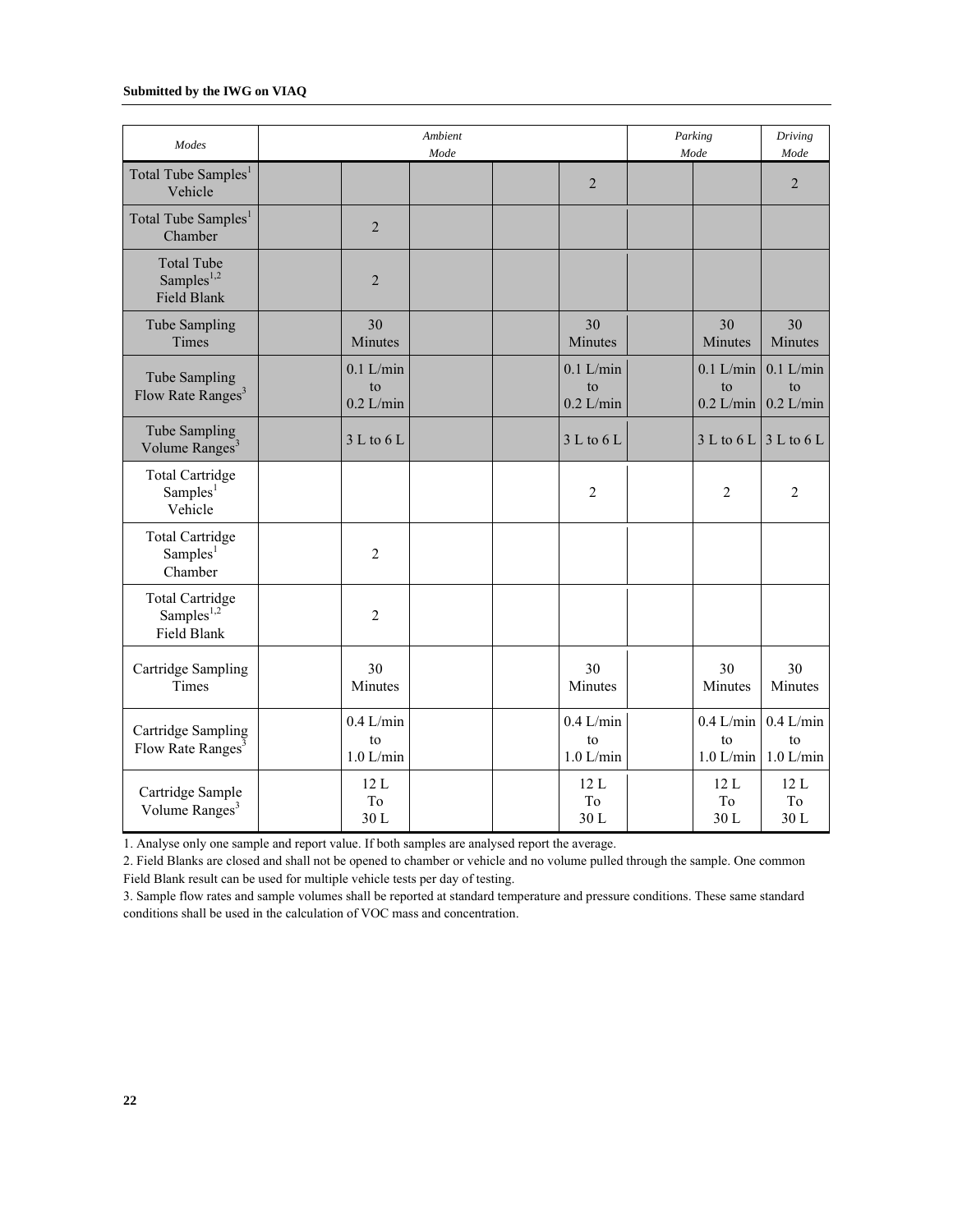# **Annex IV**

# **Test report**

Reporting Format and Data Exchange

The data exchange file shall be constructed as follows. VOC concentrations as well as any other relevant parameters shall be reported and exchanged as a csv-formatted data file. Parameter values shall be separated by a comma, ASCII-Code #h2C. The decimal marker of numerical values shall be a point, ASCII-Code #h2E. Lines shall be terminated by carriage return, ASCII-Code #h0D. No thousands separators shall be used.

Headers of the Reporting and Data Exchange File

| Line<br>#    | Parameter                                        | <b>Basic Data</b><br>Type<br>$[A = Alpha$ or<br>N=Numeric<br>(max length,<br>fractional<br>$digits$ )] | Data Type<br>[Enumeration<br>String,<br>Decimal,<br>Integer] | Total<br>Digits | Fractional<br>Digits | Minimum<br>Value | <b>Maximum</b><br>Value | Allowed Values for:<br>Enumeration or<br><b>Description or Units</b>                                                                                                        |
|--------------|--------------------------------------------------|--------------------------------------------------------------------------------------------------------|--------------------------------------------------------------|-----------------|----------------------|------------------|-------------------------|-----------------------------------------------------------------------------------------------------------------------------------------------------------------------------|
| $\mathbf{1}$ | Process Code                                     | N(2)                                                                                                   | Integer                                                      |                 |                      | $\theta$         | 99                      | Version of Test Report.<br>1st dataset is N=0,<br>highest value is the<br>latest correction of<br>existing dataset                                                          |
| 2            | Name of<br>Witness                               | A(250)                                                                                                 | String                                                       |                 |                      |                  |                         | Only if applicable. Full<br>name of witness,<br>company name and<br>contact information for<br>certification of test. Use<br>"Self Certified" if no<br>witness is required. |
| 3            | Test ID Code                                     | A(50)                                                                                                  | String                                                       |                 |                      |                  |                         | <b>Serial Test</b><br>Identification                                                                                                                                        |
| 4            | Name of Vehicle<br>Test Operator(s)              | A(50)                                                                                                  | String                                                       |                 |                      |                  |                         | Given (First) and<br>Family (Last) Names                                                                                                                                    |
| 5            | Name of<br><b>Analytical Test</b><br>Operator(s) | A(50)                                                                                                  | String                                                       |                 |                      |                  |                         | First and last name of<br>test operator                                                                                                                                     |
| 6            | Vehicle<br>Laboratory and<br>Address             | A(200)                                                                                                 | String                                                       |                 |                      |                  |                         | Name of Vehicle Test<br>Laboratory, Street, City,<br>State, Country, Postal<br>(ZIP) Code                                                                                   |
| 7            | Analytical<br>Laboratory and<br>Address          | A(200)                                                                                                 | String                                                       |                 |                      |                  |                         | Name of Sample Test<br>Laboratory, Street, City,<br>State, Country, Postal<br>(ZIP) Code                                                                                    |
| 8            | Valid or Void                                    | A(5)                                                                                                   | String                                                       |                 |                      |                  |                         | Enter if the test value is<br>void or valid                                                                                                                                 |
| 9            | <b>Test Comments</b>                             | A(1000)                                                                                                | <b>String</b>                                                |                 |                      |                  |                         | <b>Test Report Comments</b>                                                                                                                                                 |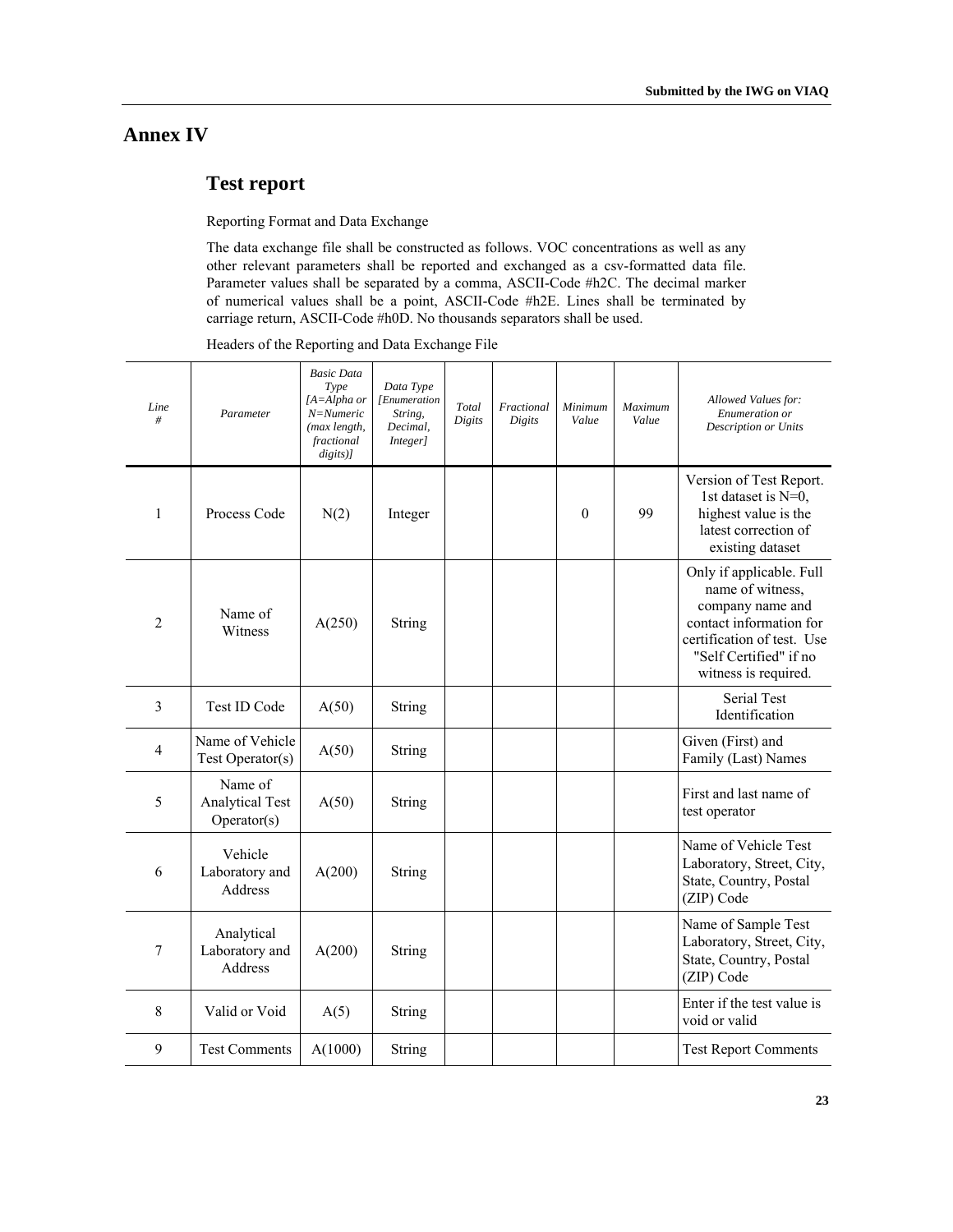| Line<br>#     | Parameter                                       | <b>Basic Data</b><br>Type<br>[A=Alpha or<br>N=Numeric<br>(max length,<br>fractional<br>digits)] | Data Type<br>[Enumeration<br>String,<br>Decimal,<br>Integer] | Total<br>Digits | Fractional<br>Digits | Minimum<br>Value | Maximum<br>Value | Allowed Values for:<br>Enumeration or<br>Description or Units                                                                                                                                                                                                                                                                        |
|---------------|-------------------------------------------------|-------------------------------------------------------------------------------------------------|--------------------------------------------------------------|-----------------|----------------------|------------------|------------------|--------------------------------------------------------------------------------------------------------------------------------------------------------------------------------------------------------------------------------------------------------------------------------------------------------------------------------------|
| 10            | Production Date                                 | A(10)                                                                                           | <b>String</b>                                                |                 |                      |                  |                  | Ref. ISO 8601 (e.g.<br>YYYY-MM-DD)                                                                                                                                                                                                                                                                                                   |
| 11            | Transportation<br>Date                          | A(10)                                                                                           | String                                                       |                 |                      |                  |                  | Ref. ISO 8601 (e.g.<br>YYYY-MM-DD)                                                                                                                                                                                                                                                                                                   |
| 12            | <b>Storage Date</b>                             | A(10)                                                                                           | String                                                       |                 |                      |                  |                  | Ref. ISO 8601 (e.g.<br>YYYY-MM-DD)                                                                                                                                                                                                                                                                                                   |
| 13            | Preconditioning<br>Date                         | A(10)                                                                                           | <b>String</b>                                                |                 |                      |                  |                  | Ref. ISO 8601 (e.g.<br>YYYY-MM-DD)                                                                                                                                                                                                                                                                                                   |
| 14            | Vehicle Test<br>Date                            | A(10)                                                                                           | String                                                       |                 |                      |                  |                  | Ref. ISO 8601 (e.g.<br>YYYY-MM-DD)                                                                                                                                                                                                                                                                                                   |
| 15            | <b>Analytical Test</b><br>Date                  | A(10)                                                                                           | String                                                       |                 |                      |                  |                  | Ref. ISO 8601 (e.g.<br>YYYY-MM-DD)                                                                                                                                                                                                                                                                                                   |
| 16            | Elapsed days<br>from the<br>production date     | N(3)                                                                                            | Integer                                                      |                 |                      |                  |                  | Time in days from<br>production to end of<br>sampling                                                                                                                                                                                                                                                                                |
| $17-20^{(1)}$ |                                                 | $\ldots$                                                                                        | .                                                            |                 |                      |                  |                  |                                                                                                                                                                                                                                                                                                                                      |
| 21            | Manufacturer<br>Name                            | A(50)                                                                                           | String                                                       |                 |                      |                  |                  | Original Equipment<br>Manufacturer (OEM)                                                                                                                                                                                                                                                                                             |
| 22            | Factory Name                                    | A(50)                                                                                           | <b>String</b>                                                |                 |                      |                  |                  | Place of Manufacturer                                                                                                                                                                                                                                                                                                                |
| 23            | Vehicle<br>Identification<br>Number             | A(17)                                                                                           | <b>String</b>                                                |                 |                      |                  |                  | 17-character vehicle<br>identification number<br>(VIN)                                                                                                                                                                                                                                                                               |
| 24            | Vehicle Class<br>(Category 1-1<br>Vehicle Only) | A(1)                                                                                            | Enumeration                                                  |                 |                      |                  |                  | $A = Mini$ Vehicle<br>$B = Small$ Vehicle<br>$C =$ Medium Vehicle<br>$D = Large Vehicle$<br>$E =$ Executive Vehicle<br>$F =$ Luxury Vehicle<br>J = Sport Utility Vehicle<br>(including off-road<br>vehicles)<br>$M = Multi-Purpose$<br>Vehicle<br>$S =$ Sports Vehicle<br>$P = Small$ Pickup Truck<br>$T = Standard Pickup$<br>Truck |
| 25            | Model Name                                      | A(50)                                                                                           | String                                                       |                 |                      |                  |                  | Manufacturer's Model<br>Name                                                                                                                                                                                                                                                                                                         |
| 26            | <b>Exterior Color</b>                           | A(50)                                                                                           | String                                                       |                 |                      |                  |                  | Paint Color                                                                                                                                                                                                                                                                                                                          |
| 27            | Interior Color                                  | A(50)                                                                                           | <b>String</b>                                                |                 |                      |                  |                  | Seat Trim Color                                                                                                                                                                                                                                                                                                                      |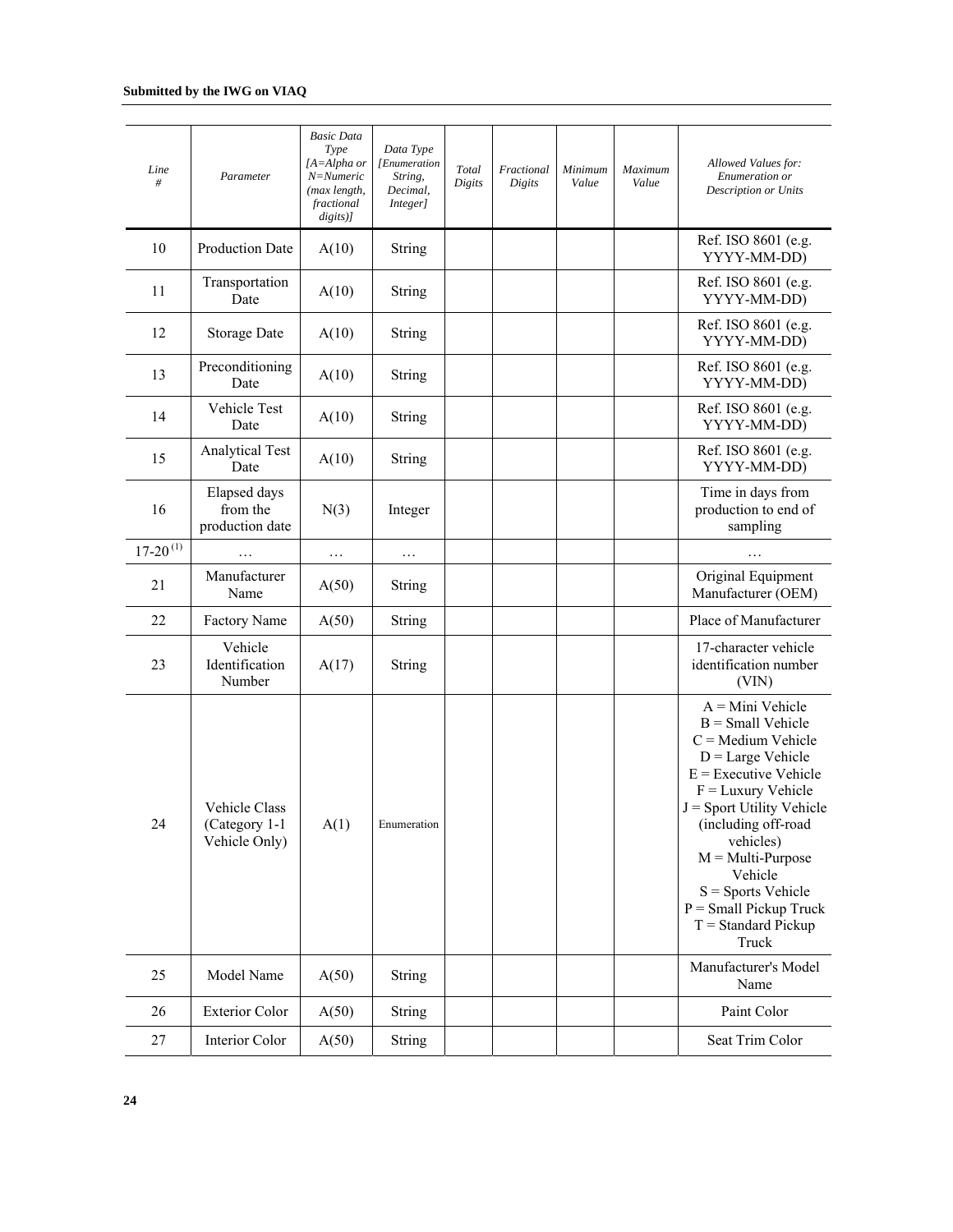| Line<br>#       | Parameter                                             | <b>Basic Data</b><br>Type<br>$[A = Alpha$ or<br>N=Numeric<br>(max length,<br>fractional<br>$digits$ ] | Data Type<br>[Enumeration<br>String,<br>Decimal,<br>Integer] | Total<br>Digits | Fractional<br>Digits | Minimum<br>Value | Maximum<br>Value | Allowed Values for:<br>Enumeration or<br><b>Description or Units</b>              |
|-----------------|-------------------------------------------------------|-------------------------------------------------------------------------------------------------------|--------------------------------------------------------------|-----------------|----------------------|------------------|------------------|-----------------------------------------------------------------------------------|
| 28              | Interior Seat<br>Material Type                        | A(50)                                                                                                 | String                                                       |                 |                      |                  |                  | Description of Seat<br>Cover Material (e.g.<br>Leather, Cloth, color,<br>$etc.$ ) |
| 29              | Odometer<br>Reading                                   | N(5)                                                                                                  | Integer                                                      |                 |                      |                  |                  | Distance traveled [km]<br>should be <80 km                                        |
| 30              | Vehicle History                                       | A(50)                                                                                                 | String                                                       |                 |                      |                  |                  | Optional Description of<br><b>Test Vehicle</b>                                    |
| 31              | Climate Control<br>System<br>Type/Characteri<br>stics | A(20)                                                                                                 | String                                                       |                 |                      |                  |                  | Description of Climate<br>Control System                                          |
| 32              | AC Operator<br>Control                                | A(1)                                                                                                  | Enumerati<br>on                                              |                 |                      |                  |                  | $M =$ Manual<br>$A =$ Automatic                                                   |
| $33-49(1)$      | $\ddotsc$                                             | .                                                                                                     | .                                                            |                 |                      |                  |                  |                                                                                   |
| 50              | Chamber -<br>Formaldehyde                             | N(4,1)                                                                                                | Decimal                                                      | 5               | $\mathbf{1}$         | 0.0              | 9999.9           | CAS#: 50-00-0<br>[ $\mu$ g/m <sup><math>\land</math>3]</sup>                      |
| 51              | Chamber -<br>Acetaldehyde                             | N(4,1)                                                                                                | Decimal                                                      | 5               | 1                    | 0.0              | 9999.9           | CAS#: 75-07-0<br>[ $\mu$ g/m <sup><math>\land</math>3]</sup>                      |
| 52              | Chamber -<br>Acrolein                                 | N(4,1)                                                                                                | Decimal                                                      | 5               | $\mathbf{1}$         | 0.0              | 9999.9           | CAS#: 107-02-8<br>[ $\mu$ g/m <sup><math>\land</math>3]</sup>                     |
| 53              | Chamber -<br>Benzene                                  | N(4,1)                                                                                                | Decimal                                                      | 5               | $\mathbf{1}$         | 0.0              | 9999.9           | CAS#: 71-43-2<br>[ $\mu$ g/m <sup><math>\land</math>3]</sup>                      |
| 54              | Chamber -<br>Toluene                                  | N(4,1)                                                                                                | Decimal                                                      | 5               | $\mathbf{1}$         | 0.0              | 9999.9           | CAS#: 108-88-3<br>[ $\mu$ g/m <sup><math>\land</math>3]</sup>                     |
| 55              | Chamber -<br>Xylene                                   | N(4,1)                                                                                                | Decimal                                                      | 5               | 1                    | 0.0              | 9999.9           | CAS#: 1330-20-7<br>[ $\mu$ g/m <sup><math>\land</math>3]</sup>                    |
| 56              | Chamber -<br>Ethylbenzene                             | N(4,1)                                                                                                | Decimal                                                      | 5               | $\mathbf{1}$         | 0.0              | 9999.9           | CAS#: 100-41-4<br>[ $\mu$ g/m <sup><math>\land</math>3]</sup>                     |
| 57              | Chamber -<br>Styrene                                  | N(4,1)                                                                                                | Decimal                                                      | 5               | $\mathbf{1}$         | 0.0              | 9999.9           | CAS#: 100-42-5<br>[ $\mu$ g/m <sup><math>\land</math></sup> 3]                    |
| $58 - 69^{(1)}$ | $\cdots$                                              | .                                                                                                     | Decimal                                                      | 6               | $\mathbf{1}$         | 0.0              | 99999.9          | .                                                                                 |
| $70\,$          | Blank -<br>Formaldehyde                               | N(4,1)                                                                                                | Decimal                                                      | 5               | $\mathbf{1}$         | 0.0              | 9999.9           | CAS#: 50-00-0<br>[ $\mu$ g/m <sup><math>\land</math>3]</sup>                      |
| 71              | Blank -                                               | N(4,1)                                                                                                | Decimal                                                      | $\mathfrak s$   | $\mathbf{1}$         | 0.0              | 9999.9           | CAS#: 75-07-0                                                                     |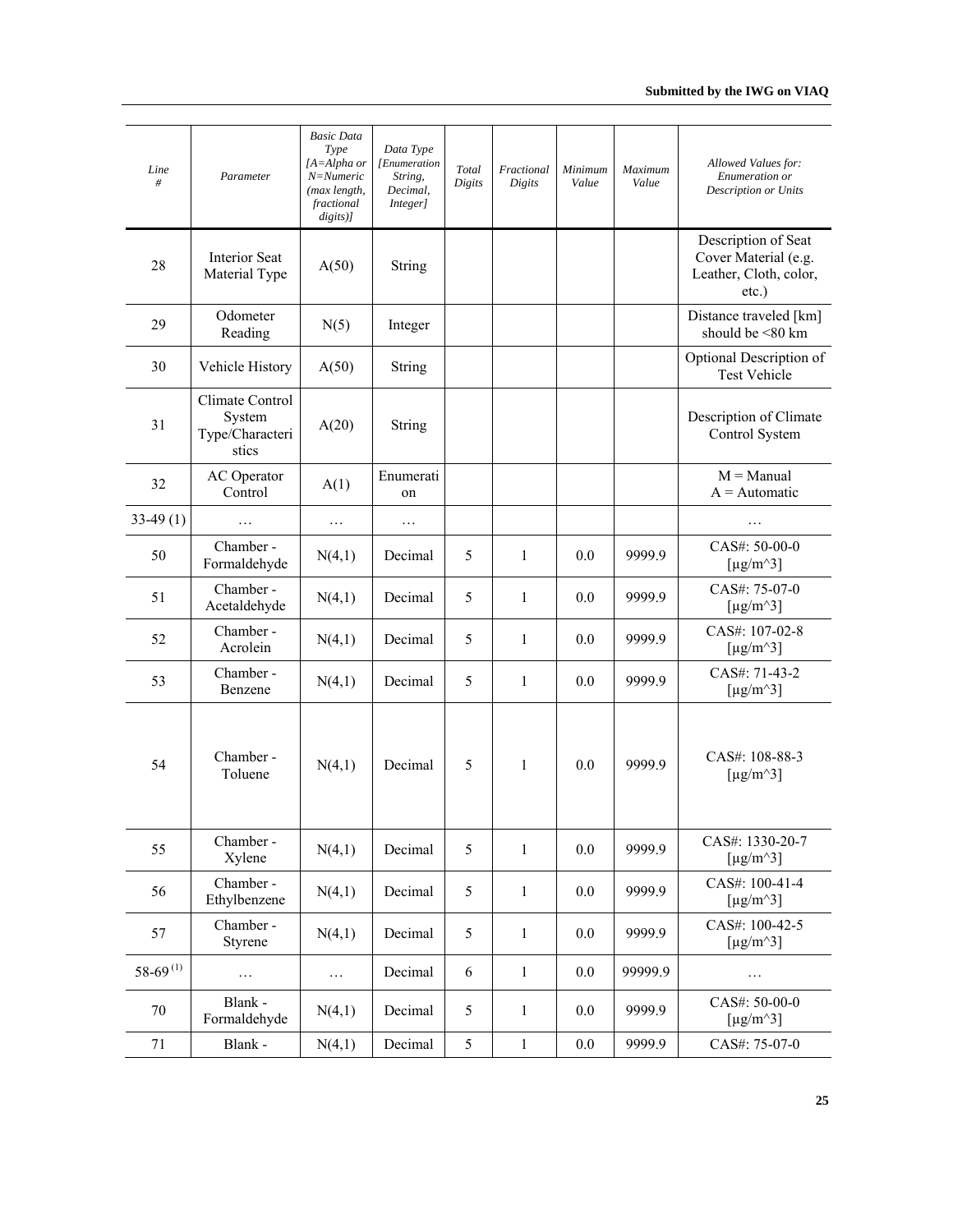| Line<br>#       | Parameter                                 | <b>Basic Data</b><br>Type<br>$[A = Alpha$ or<br>N=Numeric<br>(max length,<br>fractional<br>$disits)$ ] | Data Type<br>[Enumeration<br>String,<br>Decimal,<br>Integer] | Total<br>Digits | Fractional<br>Digits | Minimum<br>Value | Maximum<br>Value | Allowed Values for:<br>Enumeration or<br>Description or Units  |
|-----------------|-------------------------------------------|--------------------------------------------------------------------------------------------------------|--------------------------------------------------------------|-----------------|----------------------|------------------|------------------|----------------------------------------------------------------|
|                 | Acetaldehyde                              |                                                                                                        |                                                              |                 |                      |                  |                  | [ $\mu$ g/m <sup><math>\land</math>3]</sup>                    |
| 72              | Blank - Acrolein                          | N(4,1)                                                                                                 | Decimal                                                      | 5               | 1                    | 0.0              | 9999.9           | CAS#: 107-02-8<br>[ $\mu$ g/m <sup><math>\land</math>3]</sup>  |
| 73              | Blank - Benzene                           | N(4,1)                                                                                                 | Decimal                                                      | 5               | $\mathbf{1}$         | 0.0              | 9999.9           | CAS#: 71-43-2<br>[ $\mu$ g/m <sup><math>\land</math>3]</sup>   |
| 74              | Blank - Toluene                           | N(4,1)                                                                                                 | Decimal                                                      | 5               | $\mathbf{1}$         | 0.0              | 9999.9           | CAS#: 108-88-3<br>[ $\mu$ g/m <sup><math>\land</math>3]</sup>  |
| 75              | Blank - Xylene                            | N(4,1)                                                                                                 | Decimal                                                      | 5               | $\mathbf{1}$         | 0.0              | 9999.9           | CAS#: 1330-20-7<br>[ $\mu$ g/m <sup><math>\land</math>3]</sup> |
| 76              | Blank -<br>Ethylbenzene                   | N(4,1)                                                                                                 | Decimal                                                      | 5               | $\mathbf{1}$         | 0.0              | 9999.9           | CAS#: 100-41-4<br>[ $\mu$ g/m <sup><math>\land</math>3]</sup>  |
| 77              | Blank - Styrene                           | N(4,1)                                                                                                 | Decimal                                                      | 5               | $\mathbf{1}$         | 0.0              | 9999.9           | CAS#: 100-42-5<br>[ $\mu$ g/m <sup><math>\land</math>3]</sup>  |
| $78 - 89^{(1)}$ | .                                         | $\ldots$                                                                                               | Decimal                                                      | 6               | $\mathbf{1}$         | 0.0              | 99999.9          | .                                                              |
| 90              | Ambient Mode<br>Vehicle -<br>Formaldehyde | N(4,1)                                                                                                 | Decimal                                                      | 5               | $\mathbf{1}$         | 0.0              | 9999.9           | CAS#: 50-00-0<br>[ $\mu$ g/m <sup><math>\land</math></sup> 3]  |
| 91              | Ambient Mode<br>Vehicle -<br>Acetaldehyde | N(4,1)                                                                                                 | Decimal                                                      | 5               | $\mathbf{1}$         | 0.0              | 9999.9           | CAS#: 75-07-0<br>[ $\mu$ g/m <sup><math>\land</math>3]</sup>   |
| 92              | Ambient Mode<br>Vehicle -<br>Acrolein     | N(4,1)                                                                                                 | Decimal                                                      | 5               | $\mathbf{1}$         | 0.0              | 9999.9           | CAS#: 107-02-8<br>[ $\mu$ g/m <sup><math>\land</math>3]</sup>  |
| 93              | Ambient Mode<br>Vehicle -<br>Benzene      | N(4,1)                                                                                                 | Decimal                                                      | 5               | 1                    | 0.0              | 9999.9           | CAS#: 71-43-2<br>[ $\mu$ g/m <sup><math>\land</math></sup> 3]  |
| 94              | Ambient Mode<br>Vehicle -<br>Toluene      | N(4,1)                                                                                                 | Decimal                                                      | 5               | $\mathbf{1}$         | 0.0              | 9999.9           | CAS#: 108-88-3<br>$[\mu g/m^3]$                                |
| 95              | Ambient Mode<br>Vehicle - Xylene          | N(4,1)                                                                                                 | Decimal                                                      | 5               | $\mathbf{1}$         | 0.0              | 9999.9           | CAS#: 1330-20-7<br>[ $\mu$ g/m <sup><math>\land</math>3]</sup> |
| 96              | Ambient Mode<br>Vehicle -<br>Ethylbenzene | N(4,1)                                                                                                 | Decimal                                                      | 5               | 1                    | 0.0              | 9999.9           | CAS#: 100-41-4<br>[ $\mu$ g/m <sup><math>\land</math>3]</sup>  |
| 97              | Ambient Mode<br>Vehicle -<br>Styrene      | N(4,1)                                                                                                 | Decimal                                                      | 5               | $\mathbf{1}$         | $0.0\,$          | 9999.9           | CAS#: 100-42-5<br>[ $\mu$ g/m <sup><math>\land</math></sup> 3] |
| $98-109^{(1)}$  | .                                         | $\ldots$                                                                                               | Decimal                                                      | 6               | $\mathbf{1}$         | 0.0              | 99999.9          | $\cdots$                                                       |
| 110             | Parking Mode<br>Vehicle -                 | N(4,1)                                                                                                 | Decimal                                                      | $\mathfrak s$   | $\mathbf{1}$         | 0.0              | 9999.9           | CAS#: 50-00-0<br>[ $\mu$ g/m^3]                                |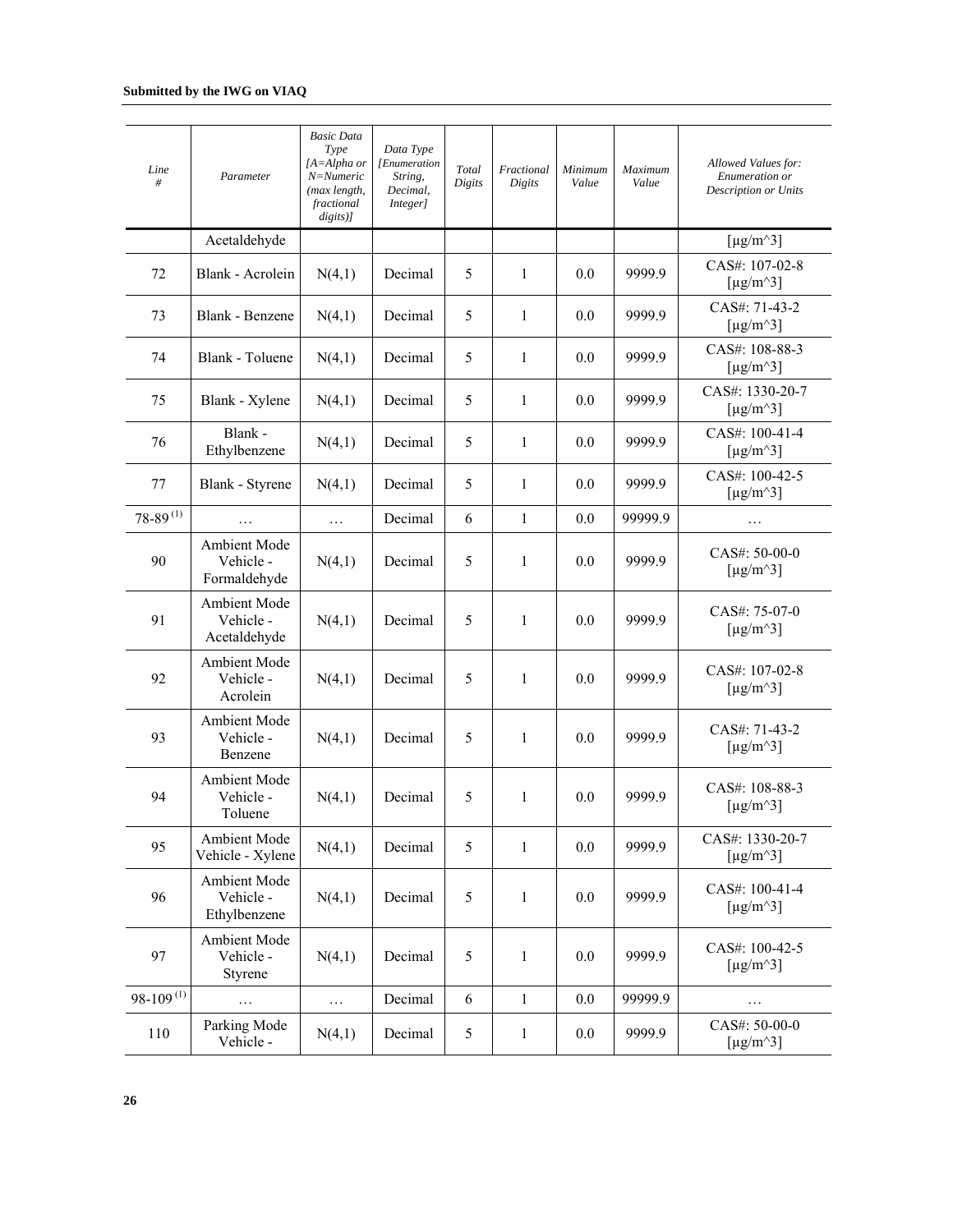| Line<br>#                  | Parameter                                    | <b>Basic Data</b><br>Type<br>[A=Alpha or<br>$N =$ Numeric<br>(max length,<br>fractional<br>$disits)$ ] | Data Type<br>[Enumeration<br>String,<br>Decimal,<br>Integer] | Total<br>Digits | Fractional<br>Digits | Minimum<br>Value | Maximum<br>Value | Allowed Values for:<br>Enumeration or<br>Description or Units  |
|----------------------------|----------------------------------------------|--------------------------------------------------------------------------------------------------------|--------------------------------------------------------------|-----------------|----------------------|------------------|------------------|----------------------------------------------------------------|
|                            | Formaldehyde                                 |                                                                                                        |                                                              |                 |                      |                  |                  |                                                                |
| $111 - 129$ <sup>(1)</sup> | .                                            | $\ldots$                                                                                               | Decimal                                                      | 6               | $\mathbf{1}$         | 0.0              | 99999.9          | .                                                              |
| 130                        | Driving Mode<br>Vehicle -<br>Formaldehyde    | N(4,1)                                                                                                 | Decimal                                                      | 5               | $\mathbf{1}$         | 0.0              | 9999.9           | CAS#: 50-00-0<br>[ $\mu$ g/m <sup><math>\land</math></sup> 3]  |
| 131                        | Driving Mode<br>Vehicle -<br>Acetaldehyde    | N(4,1)                                                                                                 | Decimal                                                      | 5               | $\mathbf{1}$         | 0.0              | 9999.9           | CAS#: 75-07-0<br>[ $\mu$ g/m <sup><math>\land</math>3]</sup>   |
| 132                        | Driving Mode<br>Vehicle-<br>Acrolein         | N(4,1)                                                                                                 | Decimal                                                      | 5               | 1                    | 0.0              | 9999.9           | CAS#: 107-02-8<br>[ $\mu$ g/m <sup><math>\land</math>3]</sup>  |
| 133                        | Driving Mode<br>Vehicle -<br>Benzene         | N(4,1)                                                                                                 | Decimal                                                      | 5               | $\mathbf{1}$         | 0.0              | 9999.9           | CAS#: 71-43-2<br>[ $\mu$ g/m <sup><math>\land</math>3]</sup>   |
| 134                        | Driving Mode<br>Vehicle -<br>Toluene         | N(4,1)                                                                                                 | Decimal                                                      | 5               | $\mathbf{1}$         | 0.0              | 9999.9           | CAS#: 108-88-3<br>[ $\mu$ g/m <sup><math>\land</math>3]</sup>  |
| 135                        | Driving Mode<br>Vehicle - Xylene             | N(4,1)                                                                                                 | Decimal                                                      | 5               | $\mathbf{1}$         | 0.0              | 9999.9           | CAS#: 1330-20-7<br>[ $\mu$ g/m <sup><math>\land</math>3]</sup> |
| 136                        | Driving Mode<br>Vehicle -<br>Ethylbenzene    | N(4,1)                                                                                                 | Decimal                                                      | 5               | $\mathbf{1}$         | 0.0              | 9999.9           | CAS#: 100-41-4<br>[ $\mu$ g/m <sup><math>\land</math>3]</sup>  |
| 137                        | Driving Mode<br>Vehicle -<br>Styrene         | N(4,1)                                                                                                 | Decimal                                                      | 5               | $\mathbf{1}$         | 0.0              | 9999.9           | CAS#: 100-42-5<br>[ $\mu$ g/m <sup><math>\land</math></sup> 3] |
| $138 - 149$ <sup>(1)</sup> | .                                            | .                                                                                                      | Decimal                                                      | 6               | $\mathbf{1}$         | 0.0              | 99999.9          | .                                                              |
| 150                        | Storage<br>Temperature                       | N(2,1)                                                                                                 | Decimal                                                      | 3               | $\mathbf{1}$         | 0.0              | 99.9             | Unit $[°C]$                                                    |
| 151                        | Storage<br>Humidity                          | N(2,1)                                                                                                 | Decimal                                                      | 3               | $\mathbf{1}$         | $0.0\,$          | 99.9             | Unit [% RH]                                                    |
| 152                        | Preconditioning<br>Temperature               | N(2,1)                                                                                                 | Decimal                                                      | $\mathfrak{Z}$  | 1                    | 0.0              | 99.9             | Unit $\lceil$ °C]                                              |
| 153                        | Preconditioning<br>Humidity                  | N(2,1)                                                                                                 | Decimal                                                      | 3               | $\mathbf{1}$         | 0.0              | 99.9             | Unit [% RH]                                                    |
| 154                        | Ambient Mode<br>Vehicle Cabin<br>Temperature | N(2,1)                                                                                                 | Decimal                                                      | $\mathfrak{Z}$  | $\mathbf{1}$         | 0.0              | 99.9             | Unit $\lceil^{\circ}C\rceil$                                   |
| 155                        | Ambient Mode<br>Vehicle Cabin<br>Humidity    | N(2,1)                                                                                                 | Decimal                                                      | 3               | $\mathbf{1}$         | $0.0\,$          | 99.9             | Unit [% RH]                                                    |